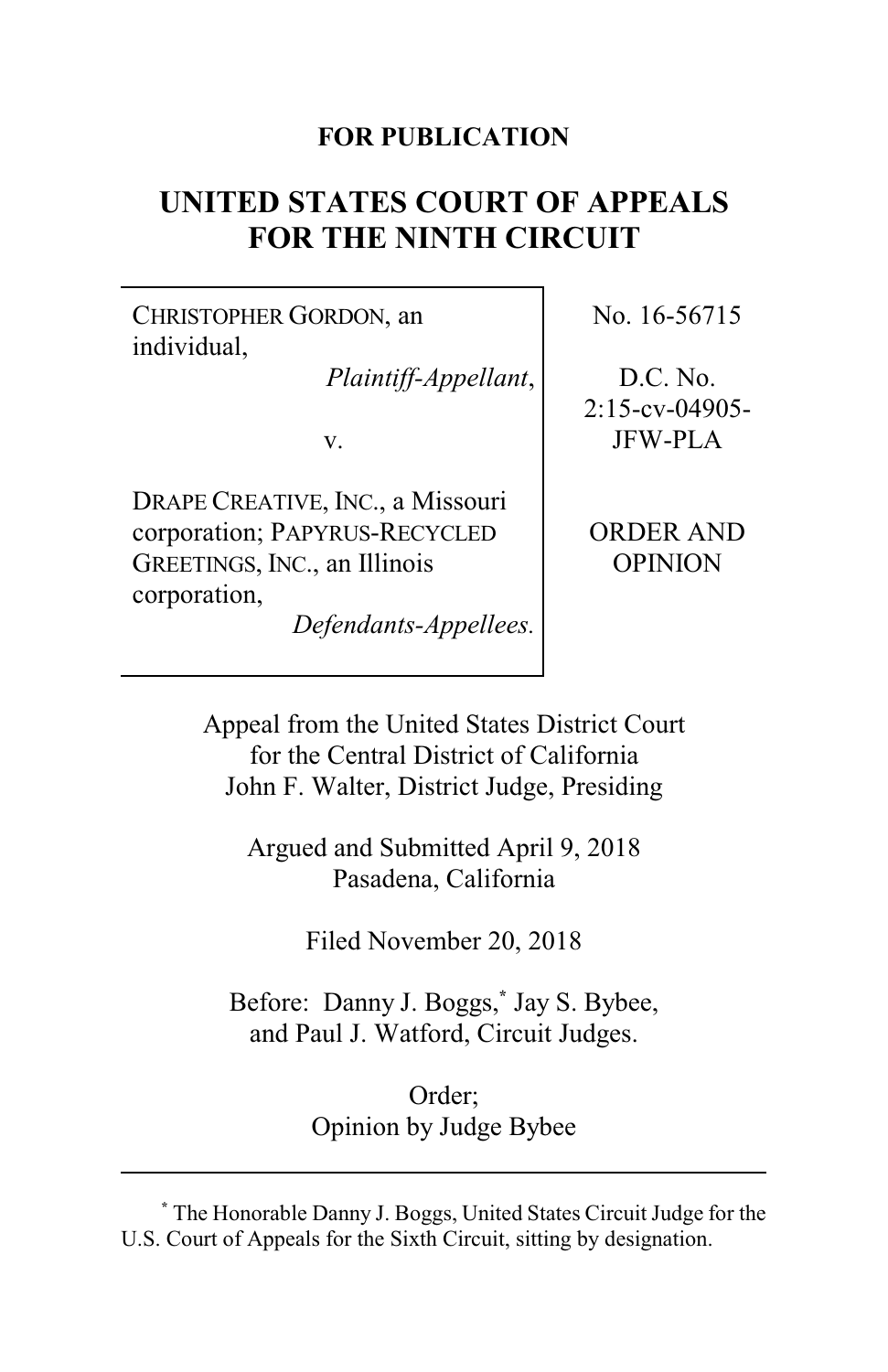# **SUMMARY\*\***

### **Trademark**

The panel filed (1) an order granting appellees' petition for panel rehearing, withdrawing the panel's opinion, and ordering the filing of a superseding opinion; and (2) a superseding opinion reversing the district court's grant of summary judgment in favor of defendants in a trademark infringement suit under the Lanham Act.

In the superseding opinion, the panel held that, under the *Rogers*test, the Lanham Act applies to expressive works only where the public interest in avoiding consumer confusion outweighs the public interest in free expression. This balance will normally not support application of the Act unless the use of the mark (1) has no artistic relevance to the underlying work whatsoever, or (2) explicitly misleads consumers as to the source or the content of the work.

Defendants designed and produced greeting cards using "Honey Badger" catchphrases from plaintiff Christopher Gordon's YouTube video.

The panel resolved the first *Rogers* prong against Gordon as a matter of law. The panel held that there was a triable issue of fact as to *Rogers*'s second prong because defendants did not use Gordon's mark in the creation of a song, photograph, video game, or television show, but largely just pasted Gordon's mark into their greeting cards. The panel

**<sup>\*\*</sup>** This summary constitutes no part of the opinion of the court. It has been prepared by court staff for the convenience of the reader.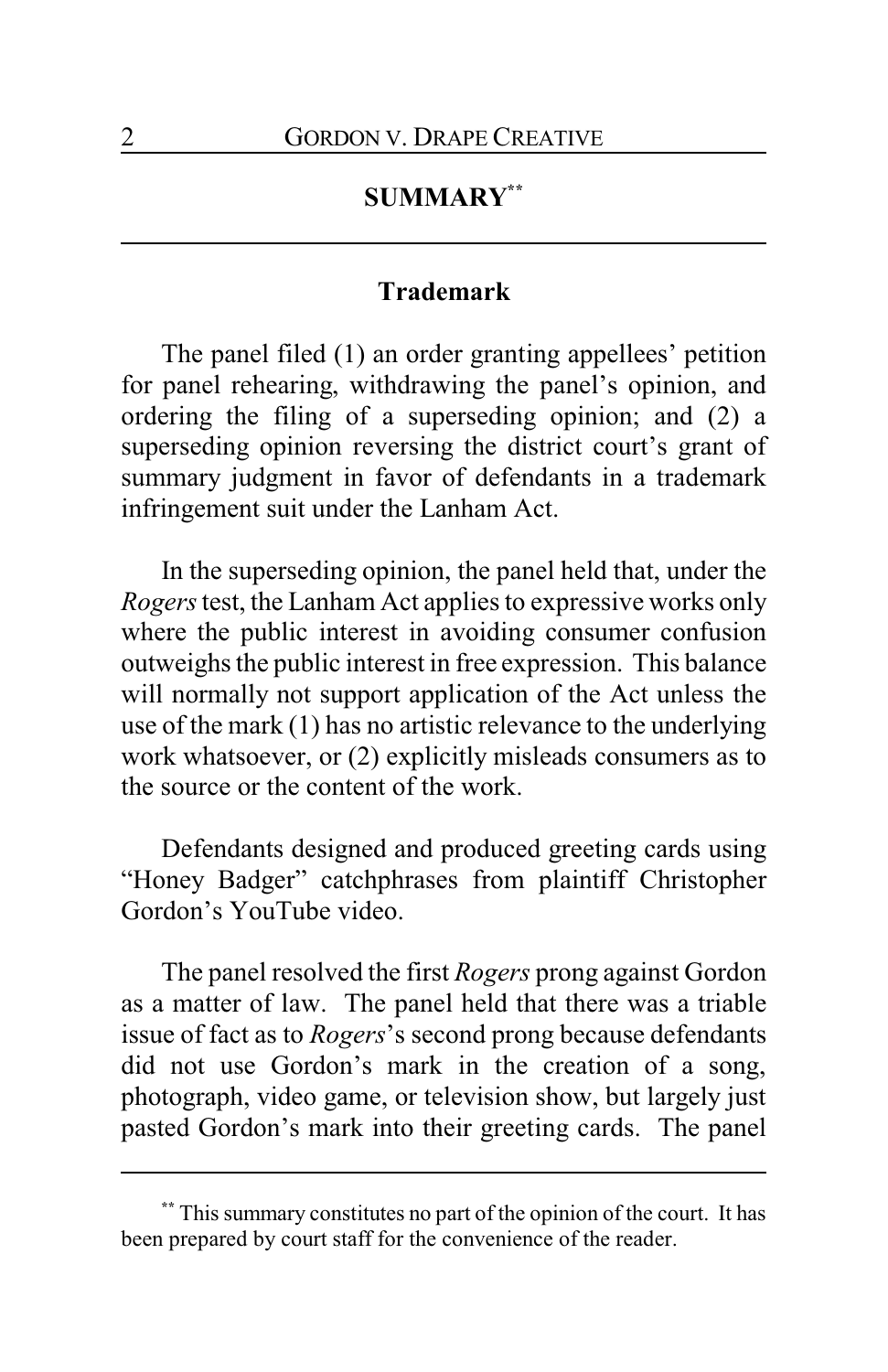held that a jury could determine that this use of Gordon's mark was explicitly misleading as to the source or content of the cards. The panel reversed the district court and remanded for further proceedings.

# **COUNSEL**

Daniel L. Reback (argued) and Ralph C. Loeb, Krane & Smith, Encino, California, for Plaintiff-Appellant.

Douglas J. Collodel (argued) and James J.S. Holmes, Clyde & Co US LLP, Los Angeles, California, for Defendants-Appellees.

Mark A. Lemley, Professor, Stanford Law School, Stanford, California, for Amici Curiae 37 Intellectual Property Law Professors.

## **ORDER**

Appellees' petition for panel rehearing (Dkt. No. 39) is **GRANTED**. The opinion filed July 30, 2018, and published at 897 F.3d 1184, is withdrawn. The superseding opinion shall be filed concurrently with this order.

Further petitions for rehearing or petitions for rehearing en banc shall be allowed in the above-captioned matter. *See* Ninth Circuit General Order 5.3(a).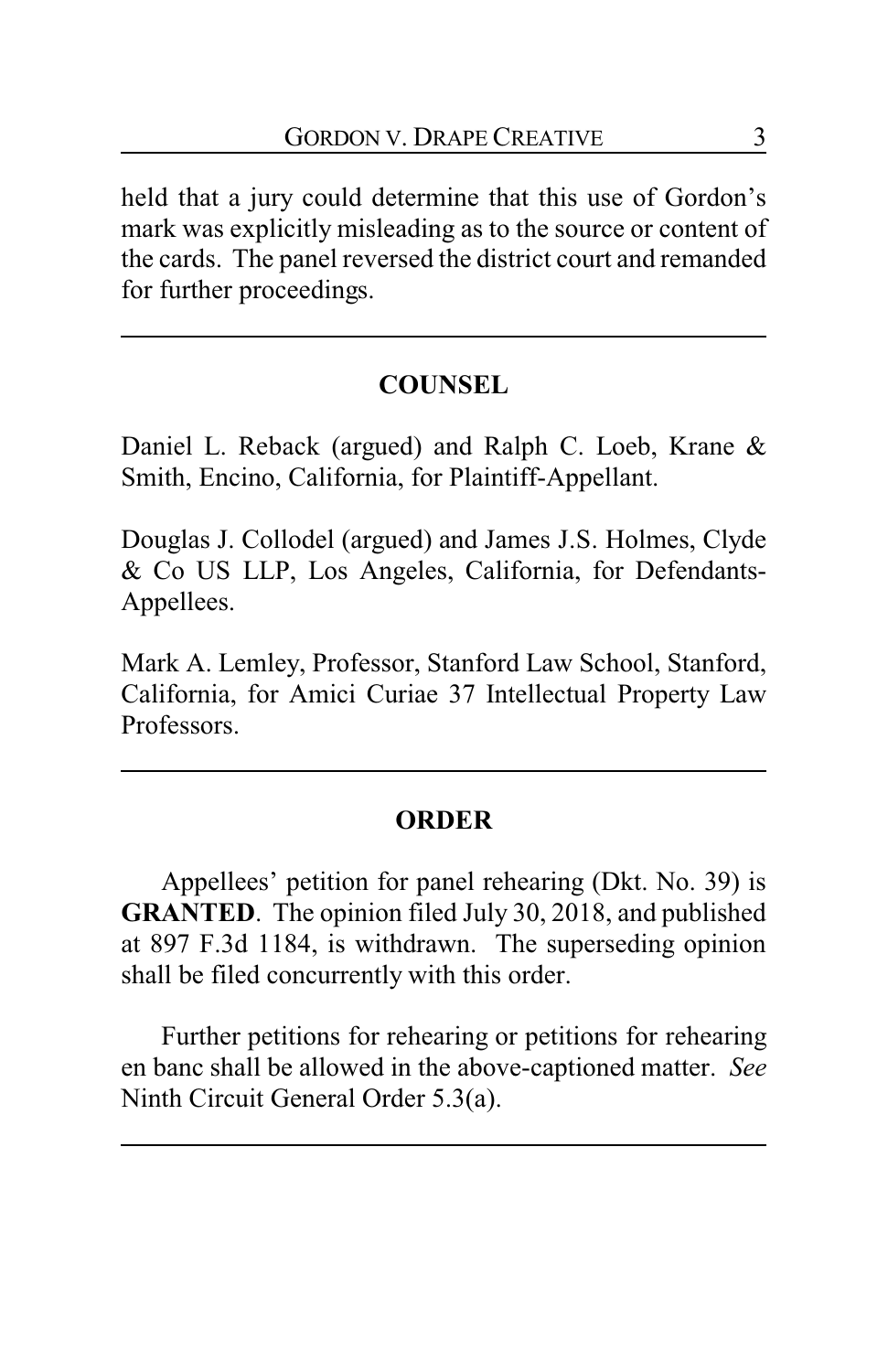#### **OPINION**

BYBEE, Circuit Judge:

Plaintiff Christopher Gordon is the creator of a popular YouTube video known for its catchphrases "Honey Badger Don't Care" and "Honey Badger Don't Give a S---." Gordon has trademarked the former phrase for various classes of goods, including greeting cards. Defendants Drape Creative, Inc. ("DCI"), and Papyrus-Recycled Greetings, Inc. ("PRG"), designed and produced greeting cards using both phrases with slight variations. Gordon brought this suit for trademark infringement, and the district court granted summary judgment for defendants, holding that Gordon's claims were barred by the test set forth in *Rogers v. Grimaldi*, 875 F.2d 994 (2d Cir. 1989).

We use the *Rogers* test to balance the competing interests at stake when a trademark owner claims that an expressive work infringes on its trademark rights. The test construes the Lanham Act to apply to expressive works "only where the public interest in avoiding consumer confusion outweighs the public interest in free expression." *Id*. at 999. "[T]hat balance will normally not support application of the Act, unless the [use of the mark] has no artistic relevance to the underlying work whatsoever, or . . . explicitly misleads [consumers] as to the source or the content of the work." *Id.*

The *Rogers* test is not an automatic safe harbor for any minimally expressive work that copies someone else's mark. Although on every prior occasion in which we have applied the test, we have found that it barred an infringement claim as a matter of law, this case presents a triable issue of fact. Defendants have not used Gordon's mark in the creation of a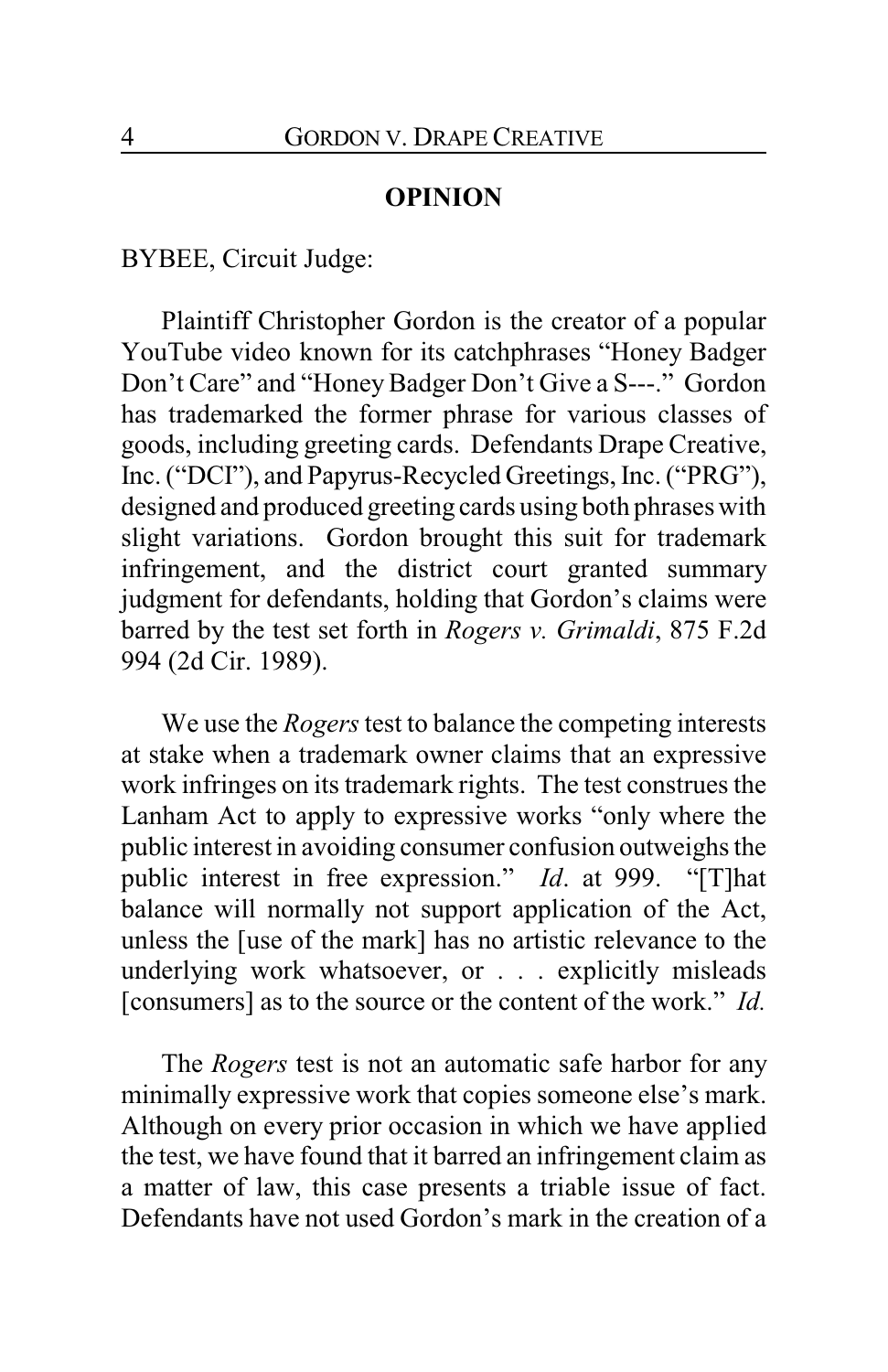song, photograph, video game, or television show, but have largely just pasted Gordon's mark into their greeting cards. A jury could determine that this use of Gordon's mark is explicitly misleading as to the source or content of the cards. We therefore reverse the district court's grant of summary judgment and remand for further proceedings on Gordon's claims.

I

Plaintiff Christopher Gordon is a comedian, writer, and actor, who commonly uses the name "Randall" as an alias on social media.**<sup>1</sup>** Defendant DCI is a greeting-card design studio. DCI works exclusively with American Greetings Corporation and its subsidiaries, which include the other defendant in this case, PRG. PRG is a greeting-card manufacturer and distributor.

#### A

In January 2011, under the name Randall, Gordon posted a video on YouTube titled *The Crazy Nastyass Honey Badger*, featuring National Geographic footage of a honey badger overlaid with Gordon's narration. In the video, Gordon repeats variations of the phrases "Honey Badger Don't Care" and "Honey Badger Don't Give a S---," as a honey badger hunts and eats its prey. The parties refer to these phrases as "HBDC" and "HBDGS," and we adopt their convention.

**<sup>1</sup>** Because this case comes to us on appeal from a grant of summary judgment for defendants, we recount the facts in the light most favorable to Gordon. *See VMG Salsoul, LLC v. Ciccone*, 824 F.3d 871, 875 (9th Cir. 2016).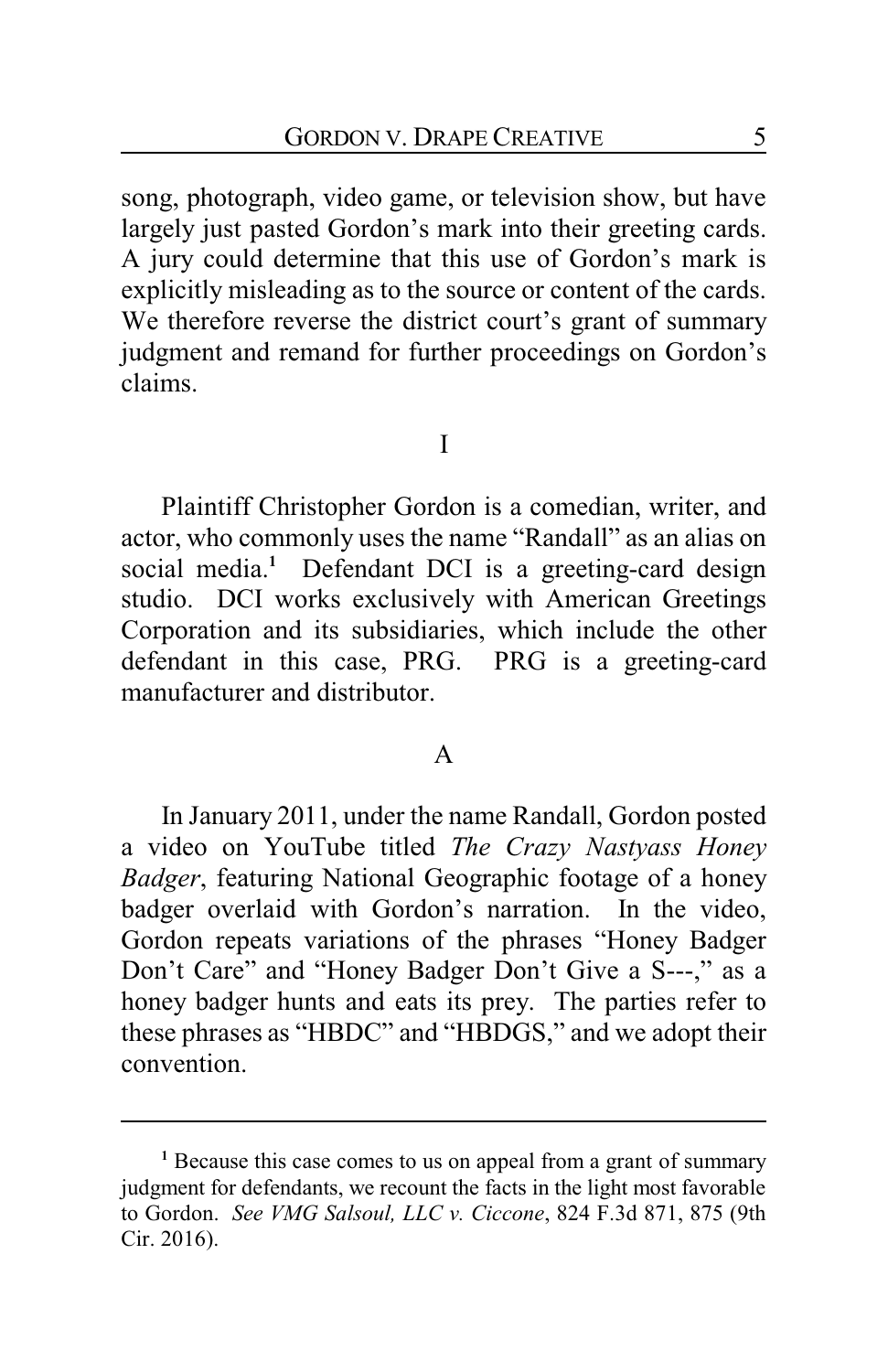Gordon's video quickly generated millions of views on YouTube and became the subject of numerous pop-culture references in television shows, magazines, and social media. As early as February 2011, Gordon began producing and selling goods with the HBDC or HBDGS phrases, such as books, wall calendars, t-shirts, costumes, plush toys, mouse pads, mugs, and decals. Some of the items were sold online; others were sold through national retailers such as Wal-Mart, Target, Urban Outfitters, and Hot Topic. In June 2011, Gordon copyrighted his video's narration under the title *Honey Badger Don't Care*, and in October 2011, he began filing trademark applications for the HBDC phrase for various classes of goods. The Patent and Trademark Office ("PTO") eventually registered "Honey Badger Don't Care" for International Classes 9 (audio books, etc.), 16 (greeting cards, etc.), 21 (mugs), 25 (clothing), and 28 (Christmas decorations, dolls, etc.).**<sup>2</sup>** However, Gordon never registered the HBDGS phrase for any class of goods.

At the peak of his popularity, Gordon promoted his brand on television and radio shows and in interviews with national publications such as *Forbes*, *The Wall Street Journal*, and *The Huffington Post*. His brand was further boosted by celebrities like Taylor Swift and Anderson Cooper quoting his video and by LSU football players tagging their teammate, Heisman Trophy finalist Tyrann Mathieu, with the moniker "Honey Badger" for his aggressive defensive play.

**<sup>2</sup>** Between January 2013 and April 2014, the PTO issued registrations for HBDC in International Classes 9, 21, 25, and 28. The PTO did not issue a registration for HBDC in International Class 16—which includes greeting cards—until October 2016, well after Gordon filed this suit. The timing of Gordon's registrations, however, is immaterial to the *Rogers* inquiry.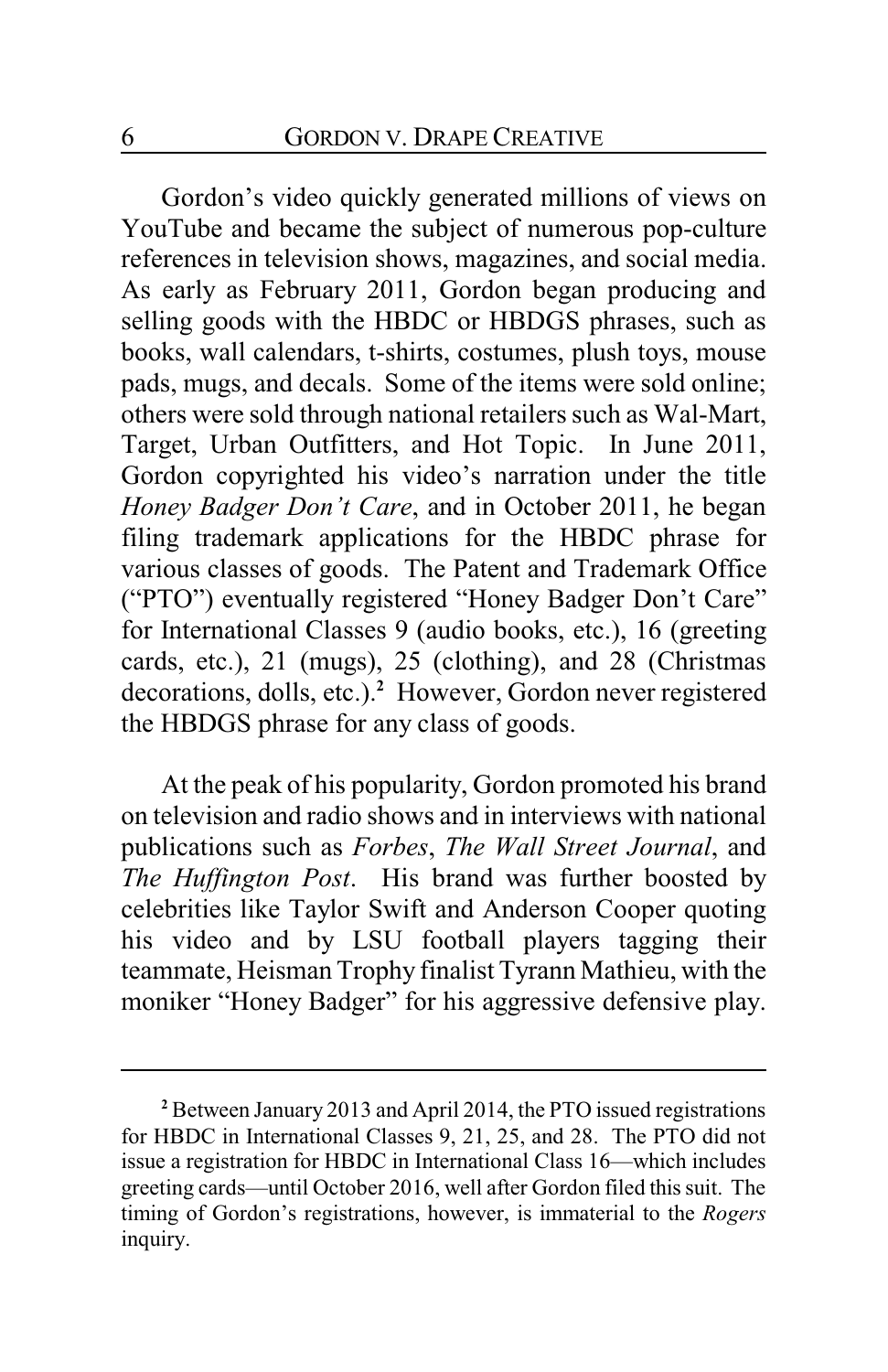In November 2011, *Advertising Age* referred to Gordon's brand as one of "America's Hottest Brands" in an article titled "Hot Brand? Honey Badger Don't Care."

#### B

In January 2012, Gordon hired Paul Leonhardt to serve as his licensing agent. Soon thereafter, Leonhardt contacted Janice Ross at American Greetings—the parent company of defendant PRG—to discuss licensing honey-badger themed greeting cards. Leonhardt and Ross had multiple email exchanges and conversations over several weeks. Ross at one point expressed some interest in a licensing agreement, stating: "I think it's a really fun and irreverent property and would love to see if there's an opportunity on one of our distribution platforms. But in order to do that, I need to get some key colleagues of mine on board the Crazy Honey Badger Bandwagon." Nevertheless, neither American Greetings nor defendants ever signed a licensing agreement with Gordon.

Leonhardt did eventually secure several licensing deals for Gordon. Between May and October 2012, Gordon's company—Randall's HoneyBadger, LLC ("RHB")—entered into licensing agreements with Zazzle, Inc., and The Duck Company for various honey-badger themed products, including greeting cards. RHB also entered into licensing agreements with other companies for honey-badger costumes, toys, t-shirts, sweatshirts, posters, and decals, among other things. HBDC and HBDGS were the two most common phrases used on these licensed products. For example, two of Zazzle's best-selling honey-badger greeting cards stated on their front covers "Honey Badger Don't Care About Your Birthday."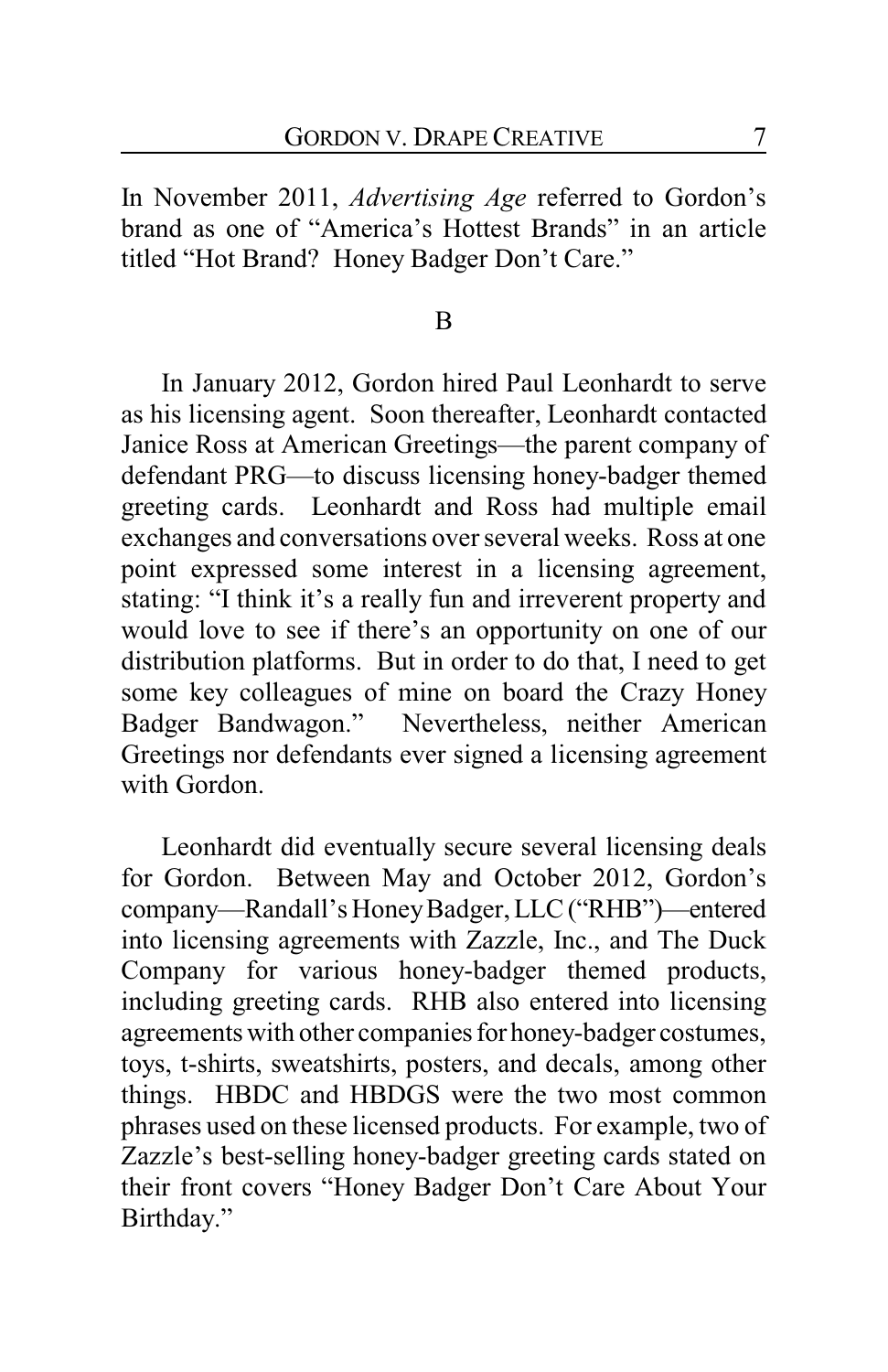At the same time that Gordon was negotiating licensing agreements with Zazzle and Duck, defendants began developing their own line of unlicensed honey-badger greeting cards. Beginning in June 2012, defendants sold seven different greeting cards using the HBDC or HBDGS phrases with small variations:

- The fronts of two "Election Cards" showed a picture of a honey badger wearing a patriotic hat and stated "The Election's Coming." The inside of one card said "Me and Honey Badger don't give a  $\frac{4\pi}{6}$ . Happy Birthday," and the inside of the other said "Honey Badger and me just don't care. Happy Birthday."
- The fronts of two "Birthday Cards" featured different pictures of a honey badger and stated either "It's Your Birthday!" or "Honey Badger Heard It's Your Birthday." The inside of both cards said "Honey Badger Don't Give a S---."
- The fronts of two "Halloween Cards" showed a picture of a honey badger next to a jack-o-lantern and stated "Halloween is Here." The inside of the cards said either "Honey Badger don't give a \$#\*%!" or "Honey Badger don't give a s---."
- A "Critter Card" employed a Twitter-style format showing a series of messages from "Honey Badger@don'tgiveas---." The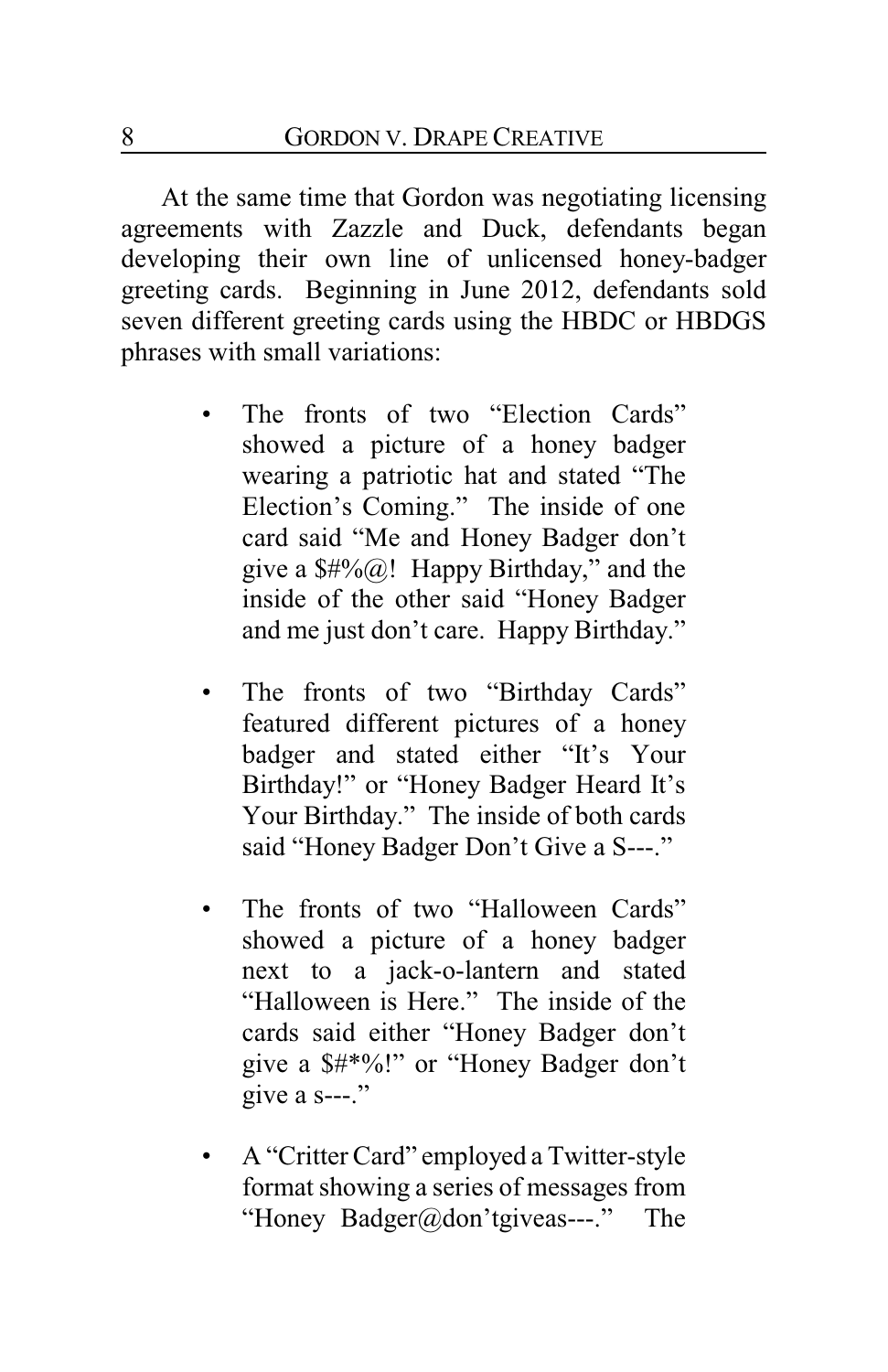front stated "Just killed a cobra. Don't give a s---"; "Just ate a scorpion. Don't give a s---"; and "Rolling in fire ants. Don't give a s---."**<sup>3</sup>** The inside said "Your Birthday's here... I give a s---."

The back cover of each card displayed the mark for "Recycled Paper Greetings" and listed the websites www.DCIStudios.com and www.prgreetings.com. DCI's President testified that he drafted all of the cards in question but could not recall what inspired the cards' designs. He claimed to have never heard of a video involving a honey badger.

In June 2015, Gordon filed this suit against DCI and PRG, alleging trademark infringement under the Lanham Act, among other claims. The district court granted summary judgment for defendants, holding that defendants' greeting cards were expressive works, and applying the *Rogers* test to bar all of Gordon's claims. Gordon timely appealed.**<sup>4</sup>**

<sup>&</sup>lt;sup>3</sup> Gordon's video refers to a honey badger getting stung by bees and eating a cobra—e.g., "Now look, here's a house full of bees. You think the honey badger cares? It doesn't give a s---. . . . But look the honey badger doesn't care, it's getting stung like a thousand times. It doesn't give a s--- . . . . Look! Here comes a fierce battle between a king cobra and a honey badger. . . . And of course, what does a honey badger have to eat for the next few weeks? Cobra."

**<sup>4</sup>** We have jurisdiction under 28 U.S.C. § 1291, and we review the district court's grant of summary judgment de novo. *See Mattel, Inc. v. Walking Mountain Prods.*, 353 F.3d 792, 806 (9th Cir. 2003).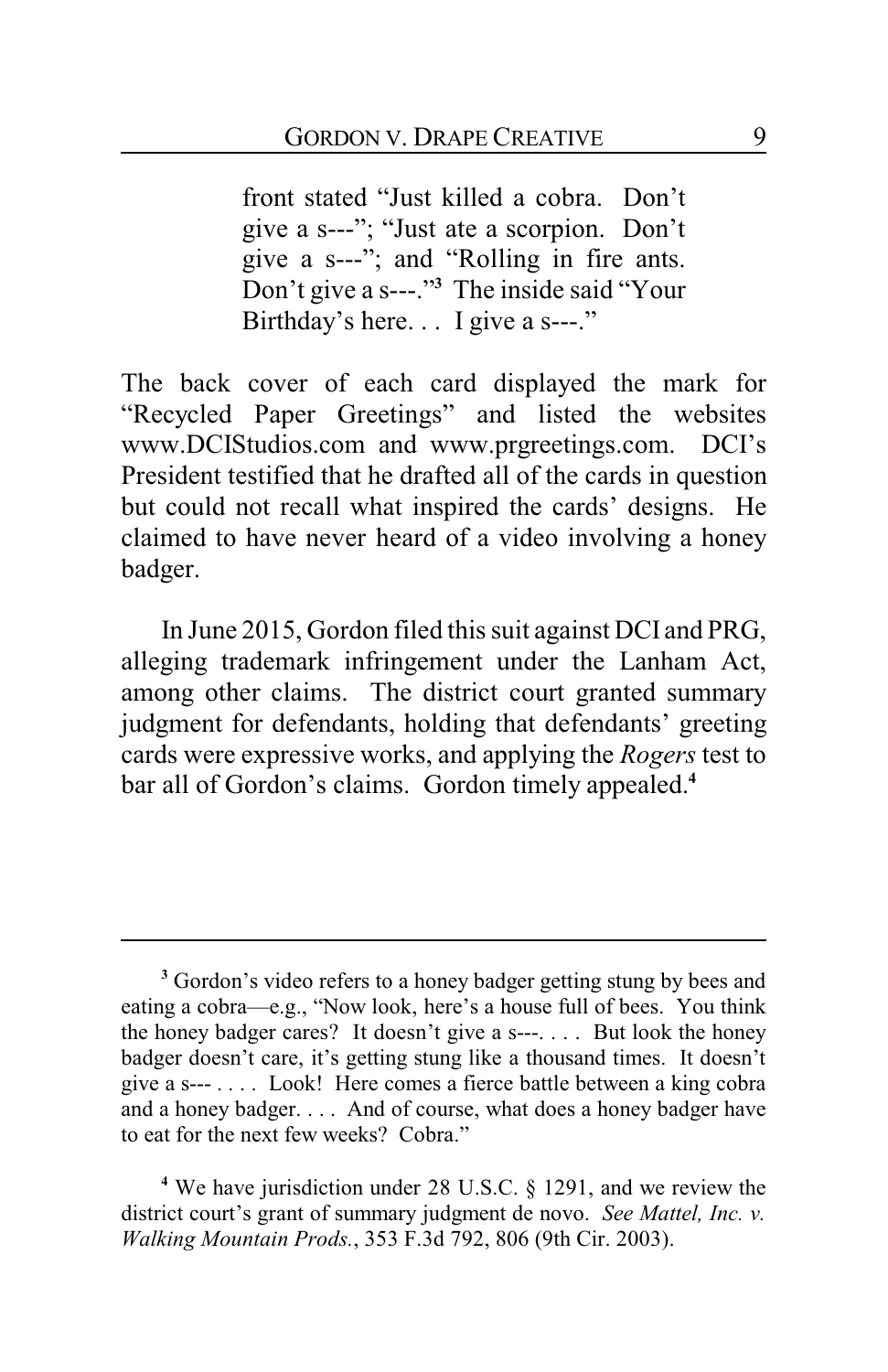#### II

The Lanham Act, 15 U.S.C. § 1051 *et seq.*, "creates a comprehensive framework for regulating the use of trademarks and protecting them against infringement, dilution, and unfair competition." *Fortune Dynamic, Inc. v. Victoria's Secret Stores Brand Mgmt., Inc.*, 618 F.3d 1025, 1030 (9th Cir. 2010). The Act's two underlying purposes are to ensure that (1) "owners of trademarks can benefit from the goodwill associated with their marks" and (2) "consumers can distinguish among competing producers." *Id.*; *see also* J. THOMAS MCCARTHY, MCCARTHY ON TRADEMARKS & UNFAIR COMPETITION § 2:2 (5th ed.) ("MCCARTHY") (explaining the dual purposes of trademark law).

Under the Act, the owner of a trademark used in commerce may register the mark with the PTO. Registration is prima facie evidence of the mark's validity and of the owner's exclusive right to use the mark in connection with the goods and services specified in the registration. 15 U.S.C. § 1057(b). The owner has a cause of action against any person who, without the owner's consent, "use[s] in commerce any reproduction, counterfeit, copy, or colorable imitation of a registered mark in connection with the sale, offering for sale, distribution, or advertising of any goods or services on or in connection with which such use is likely to cause confusion, or to cause mistake, or to deceive." *Id.* § 1114(1)(a); *see also id.* § 1125(a) (providing a similar cause of action for "false designation of origin, false or misleading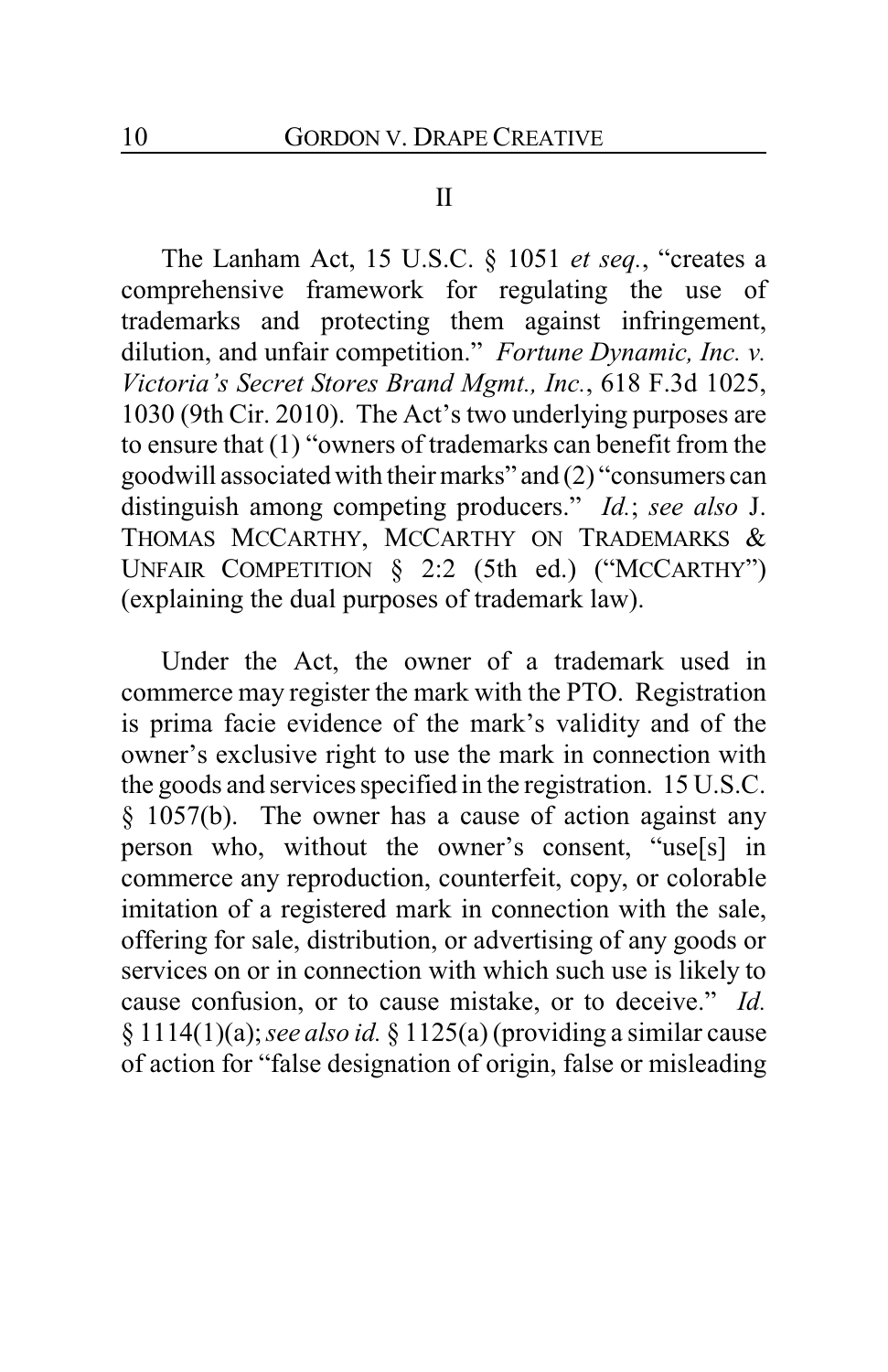description of fact, or false or misleading representation of fact," irrespective of registration).**<sup>5</sup>**

In general, we apply a "likelihood-of-confusion test" to claims brought under the Lanham Act. *Twentieth Century Fox Television v. Empire Distrib., Inc.*, 875 F.3d 1192, 1196 (9th Cir. 2017); *Mattel, Inc. v. Walking Mountain Prods.*, 353 F.3d 792, 806–07 (9th Cir. 2003). The likelihood-ofconfusion test requires the plaintiff to prove two elements: (1) that "it has a valid, protectable trademark" and (2) that "the defendant's use of the mark is likely to cause confusion." *S. Cal. Darts Ass'n v. Zaffina*, 762 F.3d 921, 929 (9th Cir. 2014) (alteration omitted).**<sup>6</sup>** Ordinarily, this test "strikes a

**<sup>6</sup>** We have identified eight factors—called the *Sleekcraft* factors—for determining whether a defendant's use of the mark is likely to cause consumer confusion:

> (1) the strength of the mark; (2) the proximity of the goods; (3) the similarity of the marks; (4) evidence of actual confusion; (5) the marketing channels used; (6) the type of goods and the degree of care likely to be exercised by the purchaser; (7) the defendant's intent in

<sup>&</sup>lt;sup>5</sup> The district court declined to distinguish between HBDC, which is a registered trademark, and HBDGS, which is not. We assume for purposes of this decision that HBDC and HBDGS are both protected marks, even if HBDGS is not registered. *See Matal v. Tam*, 137 S. Ct. 1744, 1752 (2017) (explaining that "an unregistered trademark can be enforced against would-be infringers" under 15 U.S.C. § 1125(a)); *Brown v. Elec. Arts, Inc.*, 724 F.3d 1235, 1241 (9th Cir. 2013) (noting that the *Rogers* test applies "in [§ 1125(a)] cases involving expressive works"). Gordon claimed infringement under § 1125(a) in his complaint, and defendants challenged Gordon's ownership of HBDGS as a protected mark in their motion for summary judgment. The district court is free to revisit this issue on remand.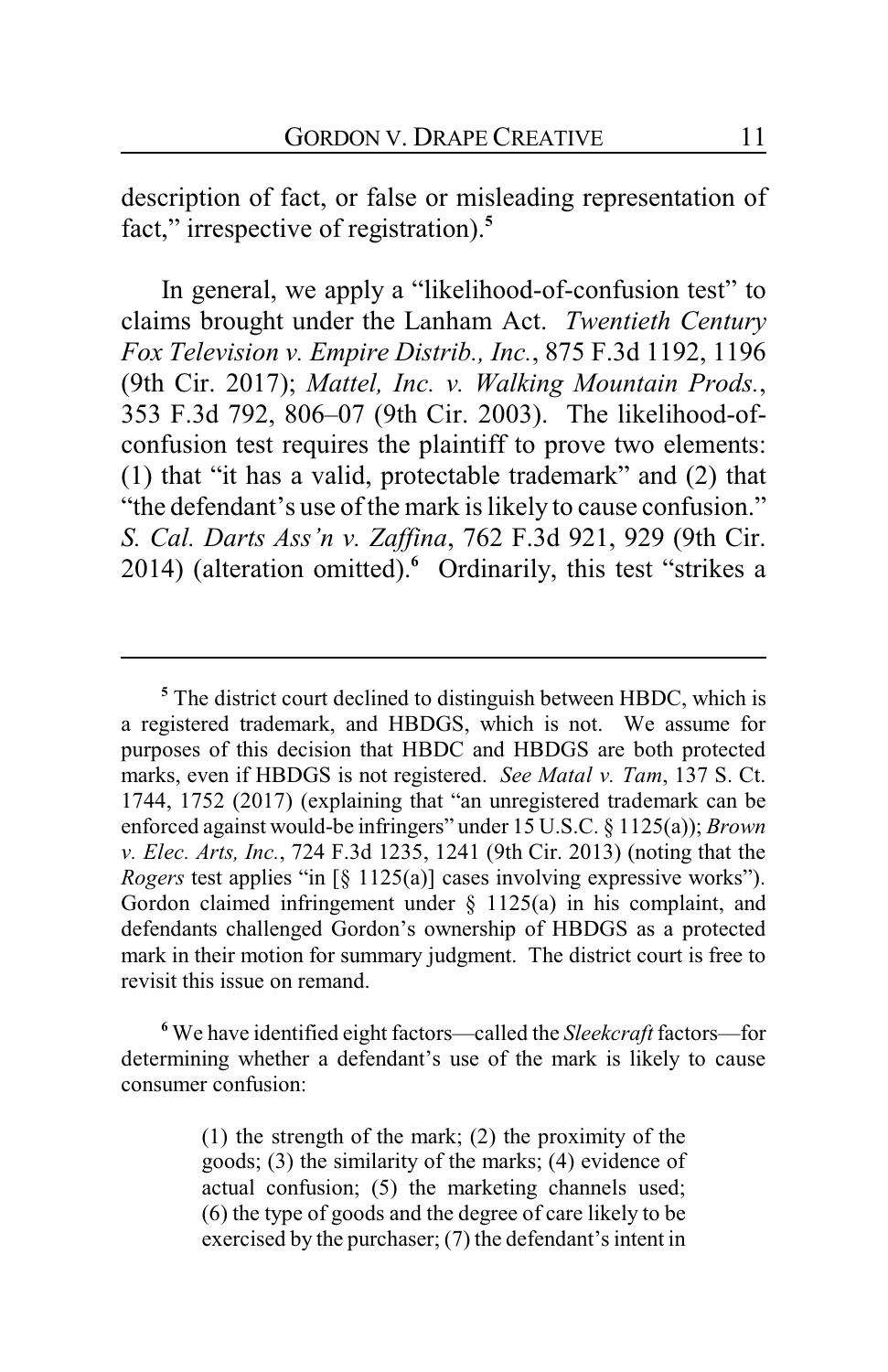comfortable balance" between the Lanham Act and the First Amendment. *Mattel, Inc. v. MCA Records, Inc.*, 296 F.3d 894, 900 (9th Cir. 2002).

That said, where artistic expression is at issue, we have expressed concern that "the traditional test fails to account for the full weight of the public's interest in free expression." *Id.* The owner of a trademark "does not have the right to control public discourse" by enforcing his mark. *Id.* We have adopted the Second Circuit's *Rogers* test to strike an appropriate balance between First Amendment interests in protecting artistic expression and the Lanham Act's purposes to secure trademarks rights. Under *Rogers*, we read the Act "to apply to artistic works only where the public interest in avoiding consumer confusion outweighs the public interest in free expression." *Id.* at 901 (quoting *Rogers*, 875 F.2d at 999). More concretely, we apply the Act to an expressive work only if the defendant's use of the mark (1) is not artistically relevant to the work or (2) explicitly misleads consumers as to the source or the content of the work. *See id.* at 902. Effectively, *Rogers* employs the First Amendment as a rule of construction to avoid conflict between the Constitution and the Lanham Act.

We pause here to clarify the burden of proof under the *Rogers* test. The *Rogers* test requires the defendant to make a threshold legal showing that its allegedly infringing use is part of an expressive work protected by the First Amendment.

> selecting the mark; and (8) the likelihood of expansion of the product lines.

*Zaffina*, 762 F.3d at 930 (citing *AMF Inc. v. Sleekcraft Boats*, 599 F.2d 341, 348–49 (9th Cir. 1979)).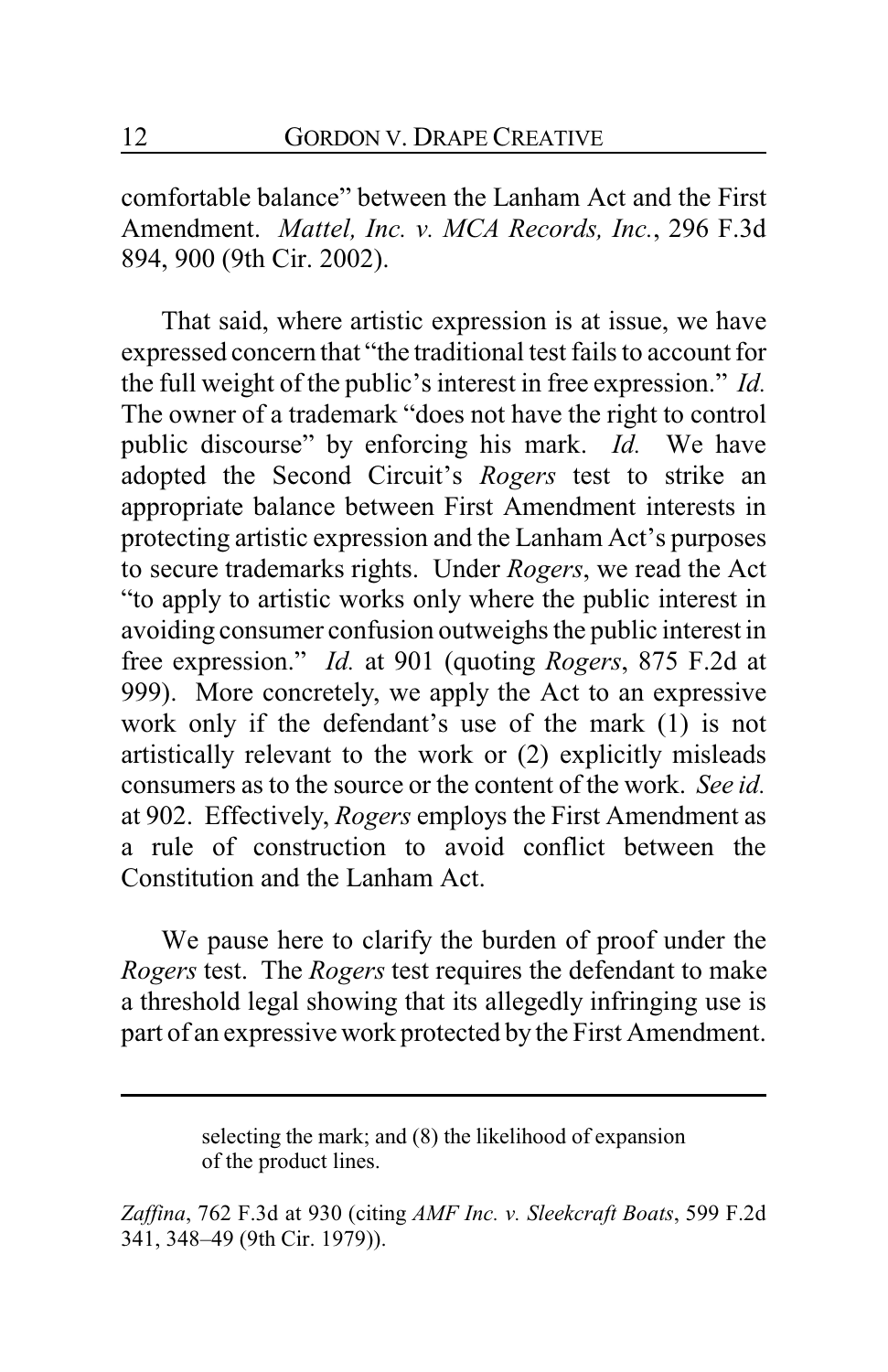If the defendant successfully makes that threshold showing, then the plaintiff claiming trademark infringement bears a heightened burden—the plaintiff must satisfy not only the likelihood-of-confusion test but also at least one of *Rogers*'s two prongs. *Cf. Makaeff v. Trump Univ., LLC*, 715 F.3d 254, 261 (9th Cir. 2013) (if a defendant meets its "initial burden" of showing a First Amendment interest, then a public-figure plaintiff claiming defamation must meet a "heightened standard of proof" requiring a showing of "actual malice"). That is, when the defendant demonstrates that First Amendment interests are at stake, the plaintiff claiming infringement must show (1) that it has a valid, protectable trademark, and (2) that the mark is either not artistically relevant to the underlying work *or* explicitly misleading as to the source or content of the work. If the plaintiff satisfies both elements, it still must prove that its trademark has been infringed by showing that the defendant's use of the mark is likely to cause confusion.**<sup>7</sup>**

"Summary judgment may properly be entered only against a party who has failed to make a showing sufficient to establish a genuine dispute as to the existence of an

<sup>&</sup>lt;sup>7</sup> We have been careful not to "conflate<sup>[]</sup> the ['explicitly misleading'] prong of the *Rogers* test with the general *Sleekcraft* likelihood-ofconfusion test," *Twentieth Century Fox*, 875 F.3d at 1199, but it bears noting that *Twentieth Century Fox* made this distinction to ensure that the likelihood-of-confusion test did not dilute *Rogers*'s explicitly misleading prong. Other circuits have noted that *Rogers*'s second prong is essentially a more exacting version of the likelihood-of-confusion test. *See Westchester Media v. PRL USA Holdings, Inc.*, 214 F.3d 658, 665 (5th Cir. 2000); *Twin Peaks Prods., Inc. v. Publ'ns Int'l, Ltd.*, 996 F.2d 1366, 1379 (2d Cir. 1993). A plaintiff who satisfies the "explicitly misleading" portion of *Rogers* should therefore have little difficulty showing a likelihood of confusion.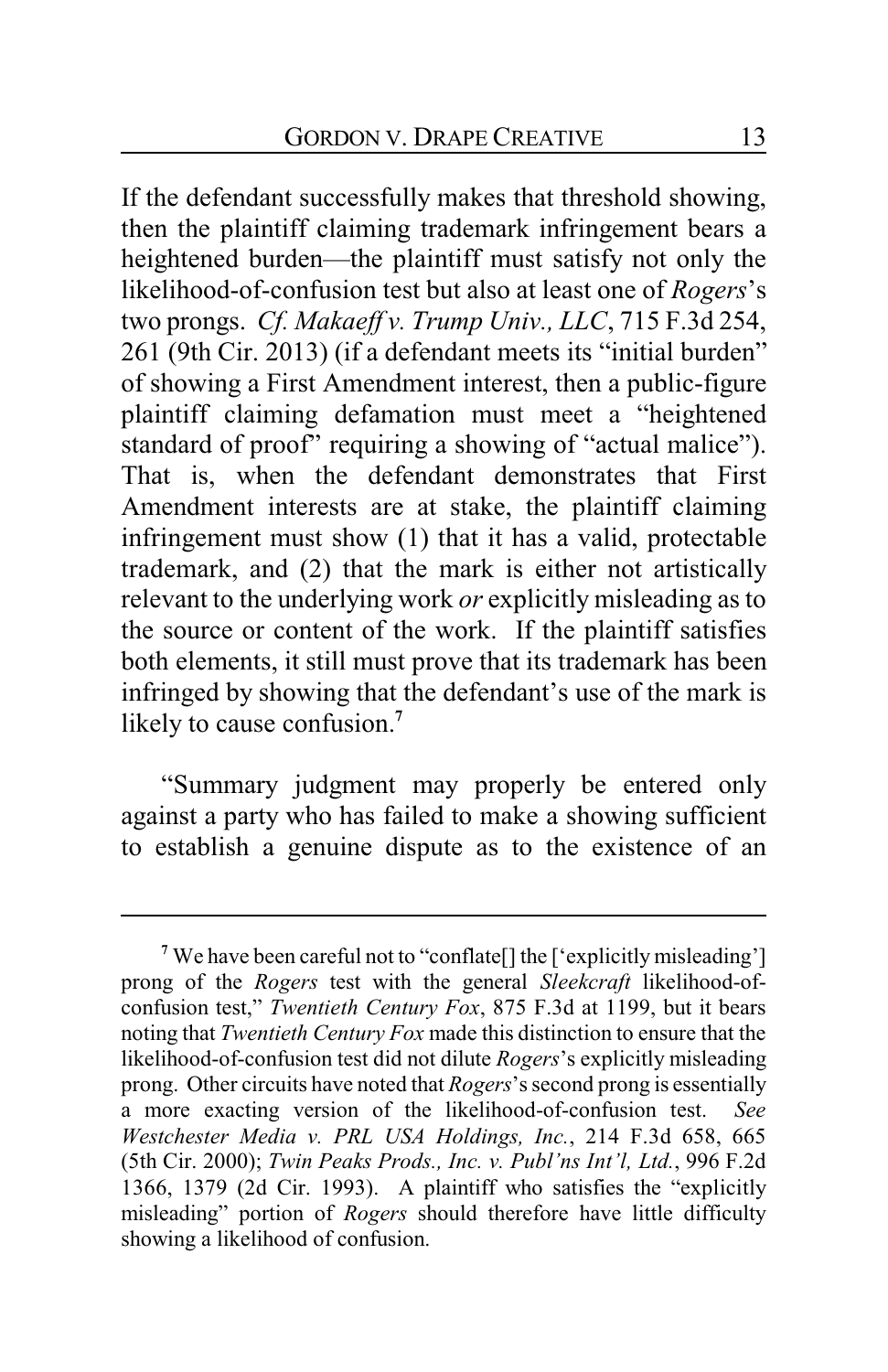element essential to his case and upon which the party will bear the burden of proof at trial." *Easley v. City of Riverside*, 890 F.3d 851, 859 (9th Cir. 2018). When, as here, the defendant moves for summary judgment and has demonstrated that its use of the plaintiff's mark is part of an expressive work, the burden shifts to the plaintiff to raise a genuine dispute as to at least one of *Rogers*'s two prongs. In other words, to evade summary judgment, the plaintiff must show a triable issue of fact as to whether the mark is artistically relevant to the underlying work or explicitly misleads consumers as to the source or content of the work.

#### III

Before applying the *Rogers* test to the instant case, we briefly review the test's origin in the Second Circuit and development in our court.**<sup>8</sup>** We have applied the *Rogers* test on five separate occasions, and each time we have concluded that it barred the trademark-infringement claim as a matter of law. Three of those cases, like *Rogers*, involved the use of a trademark in the title of an expressive work. Two cases involved trademarks in video games and extended the *Rogers* test to the use of a trademark in the body of an expressive work.

### A

The *Rogers* case concerned the movie *Ginger and Fred*, a story of two fictional Italian cabaret performers who

**<sup>8</sup>** The *Rogers* test has been adopted in other circuits as well. *See Univ. of Ala. Bd. of Trs. v. New Life Art, Inc.*, 683 F.3d 1266, 1278 (11th Cir. 2012); *Parks v. LaFace Records*, 329 F.3d 437, 452 (6th Cir. 2003); *Westchester Media*, 214 F.3d at 665.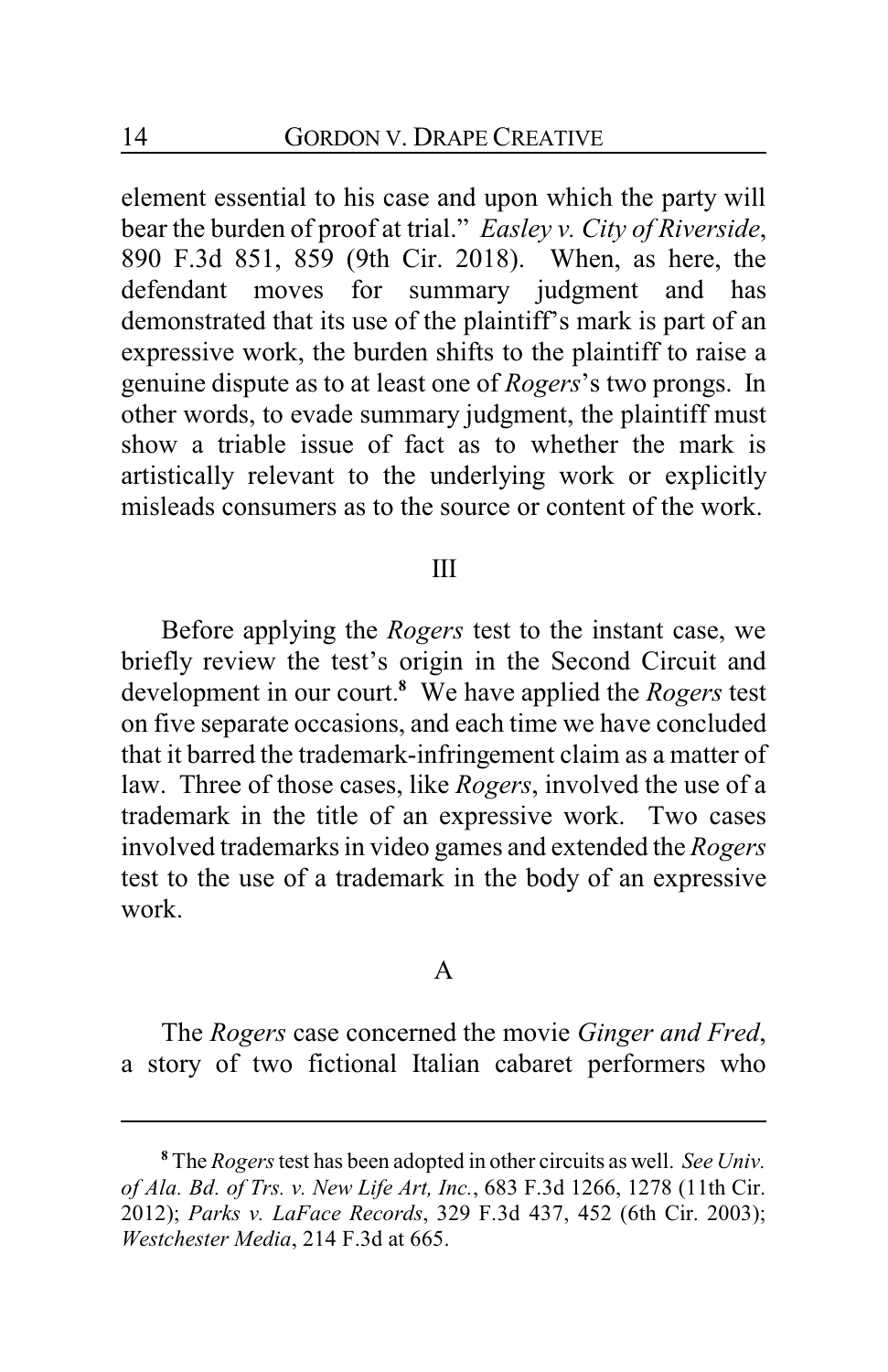imitated the famed Hollywood duo of Ginger Rogers and Fred Astaire. 875 F.2d at 996–97. Rogers sued the film's producers under the Lanham Act, alleging that the film's title gave the false impression that the film—created and directed bywell-known filmmaker Federico Fellini—was about her or sponsored by her. *Id.* at 997. The district court, however, granted summary judgment for the defendant film producers. *Id.*

On appeal, the Second Circuit recognized that, "[t]hough First Amendment concerns do not insulate titles of artistic works from all Lanham Act claims, such concerns must nonetheless inform our consideration of the scope of the Act as applied to claims involving such titles." *Id.* at 998. The court said it would construe the Lanham Act "to apply to artistic works only where the public interest in avoiding consumer confusion outweighs the public interest in free expression." *Id.* at 999. Refining its inquiry, the court further held that, "[i]n the context of allegedlymisleading titles using a celebrity's name, that balance will normally not support application of the Act unless [1] the title has no artistic relevance to the underlying work whatsoever, or, [2] if it has some artistic relevance, unless the title explicitly misleads as to the source or the content of the work." *Id.*

With respect to artistic relevance, the Second Circuit found that the names "Ginger" and "Fred" were "not arbitrarily chosen just to exploit the publicity value of their real life counterparts" but had "genuine relevance to the film's story." *Id.* at 1001. The film's title was "truthful as to its content" and conveyed "an ironic meaning that [was] relevant to the film's content." *Id.* On the second prong of its inquiry, the court held that the title was not explicitly misleading because it "contain[ed] no explicit indication that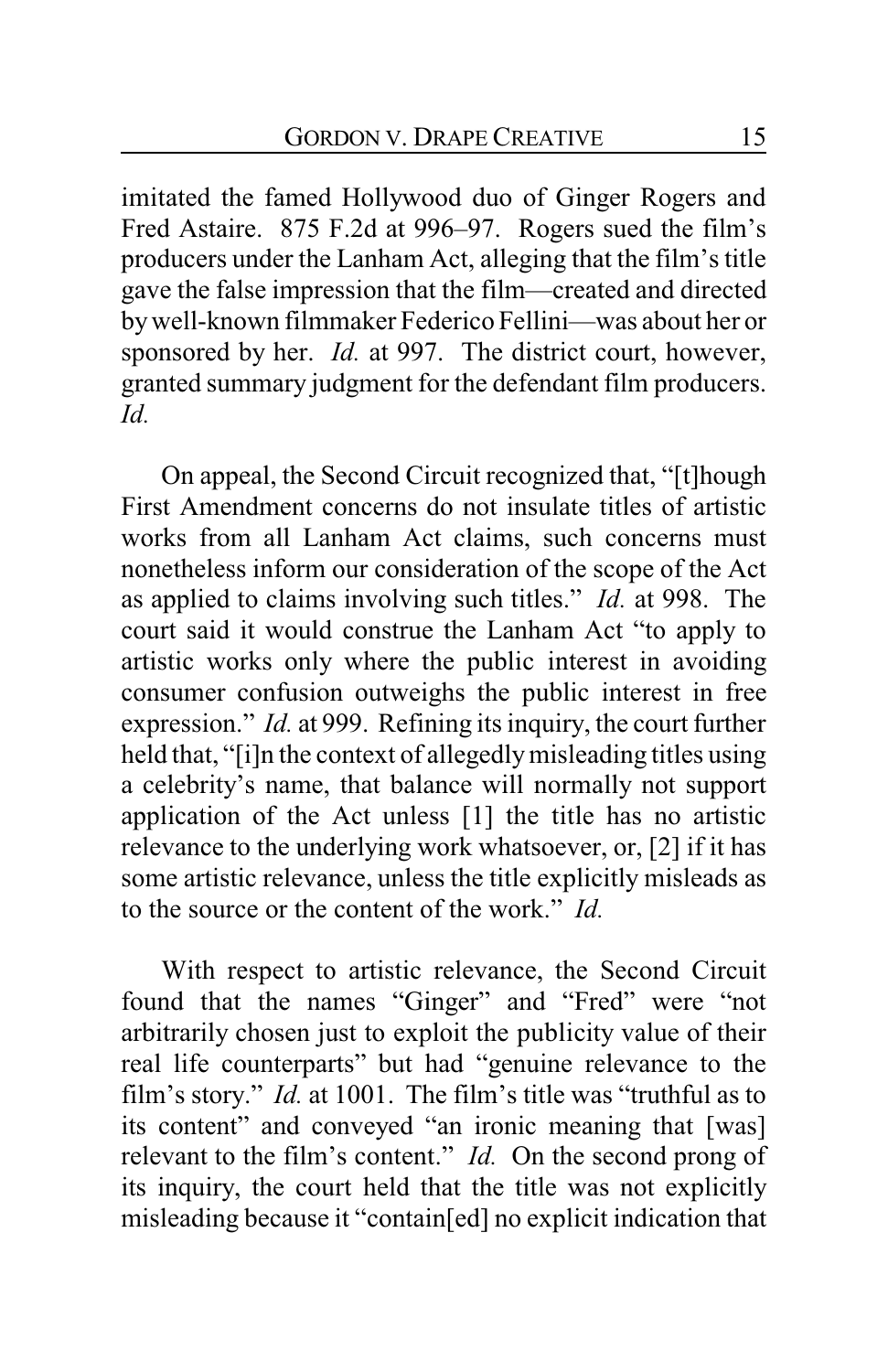Rogers endorsed the film or had a role in producing it." *Id.* Any risk that the title would mislead consumers was "outweighed by the danger that suppressing an artistically relevant though ambiguous title will unduly restrict expression." *Id*. The Second Circuit therefore affirmed summary judgment for the defendant film producers. *Id.* at 1005.

#### B

We first employed the *Rogers* test in *MCA Records*, 296 F.3d 894, which concerned the song "Barbie Girl" by the Danish band Aqua. The song—which lampooned the values and lifestyle that the songwriter associated with Barbie dolls—involved one band member impersonating Barbie and singing in a high-pitched, doll-like voice. *Id.* at 899. Mattel, the manufacturer of Barbie dolls, sued the producers and distributors of "Barbie Girl" for infringement under the Lanham Act, and the district court granted summary judgment for the defendants. *Id.* Applying the *Rogers* test, we affirmed. *Id.* at 902. We held that the use of the Barbie mark in the song's title was artistically relevant to the underlying work because the song was "about Barbie and the values Aqua claims she represents." *Id.* In addition, the song "d[id] not, explicitly or otherwise, suggest that it was produced by Mattel." *Id.* "The *only* indication that Mattel might be associated with the song [was] the use of Barbie in the title," and if the use of the mark alone were enough to satisfy *Rogers*'s second prong, "it would render *Rogers* a nullity." *Id.* Because the Barbie mark was artistically relevant to the song and not explicitly misleading, we concluded that the band could not be held liable for infringement.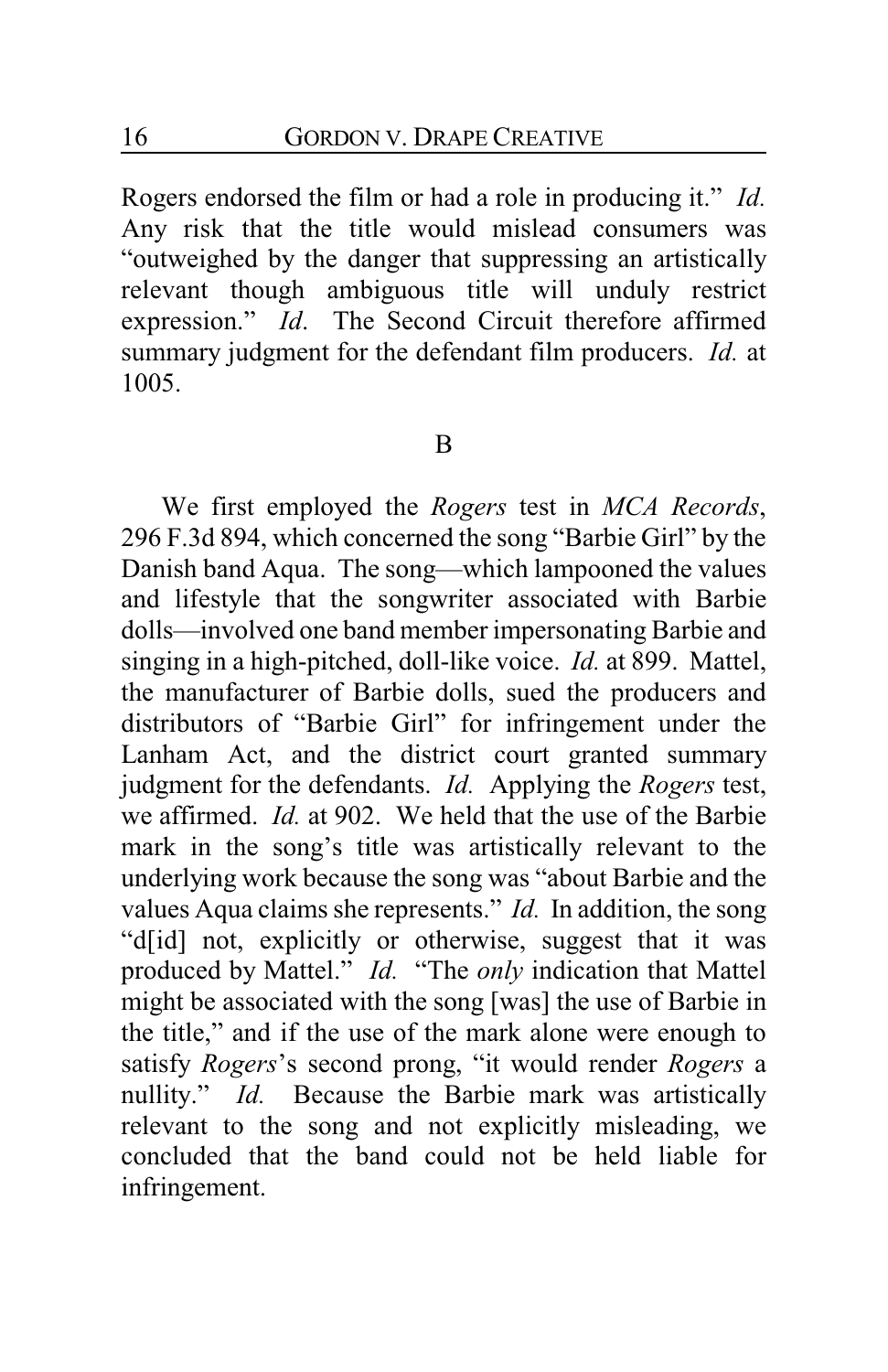We applied the *Rogers* test to another suit involving Barbie in *Walking Mountain*, 353 F.3d 792. There, photographer Thomas Forsythe developed a series of photographs titled "Food Chain Barbie" depicting Barbie dolls or parts of Barbie dolls in absurd positions, often involving kitchen appliances. *Id.* at 796. Forsythe described the photographs as critiquing "the objectification of women associated with [Barbie]." *Id.* Mattel claimed that the photos infringed its trademark and trade dress, but we affirmed summary judgment for Forsythe because "[a]pplication of the *Rogers* test here leads to the same result as it did in *MCA*." *Id.* at 807. Forsythe's use of the Barbie mark was artistically relevant to his work because his photographs depicted Barbie and targeted the doll with a parodic message. *Id.* Moreover, apart from Forsythe's use of the mark, there was no indication that Mattel in any way created or sponsored the photographs. *Id.*

Most recently, we applied the *Rogers* test in *Twentieth Century Fox*, 875 F.3d 1192. Twentieth Century Fox produced the television show *Empire*, which revolved around a fictional hip-hop record label named "Empire Enterprises." *Id.* at 1195. Empire Distribution, an actual hip-hop record label, sent Twentieth Century Fox a cease-and-desist letter, and Twentieth Century Fox sued for a declaratory judgment that its show did not violate Empire's trademark rights. *Id.* In affirming summary judgment for Twentieth Century Fox, we rejected Empire's argument that "the *Rogers* test includes a threshold requirement that a mark have attained a meaning beyond its source-identifying function."**<sup>9</sup>** *Id.* at 1197.

**<sup>9</sup>** We explained in *MCA Records* that trademarks sometimes "transcend their identifying purpose" and "become an integral part of our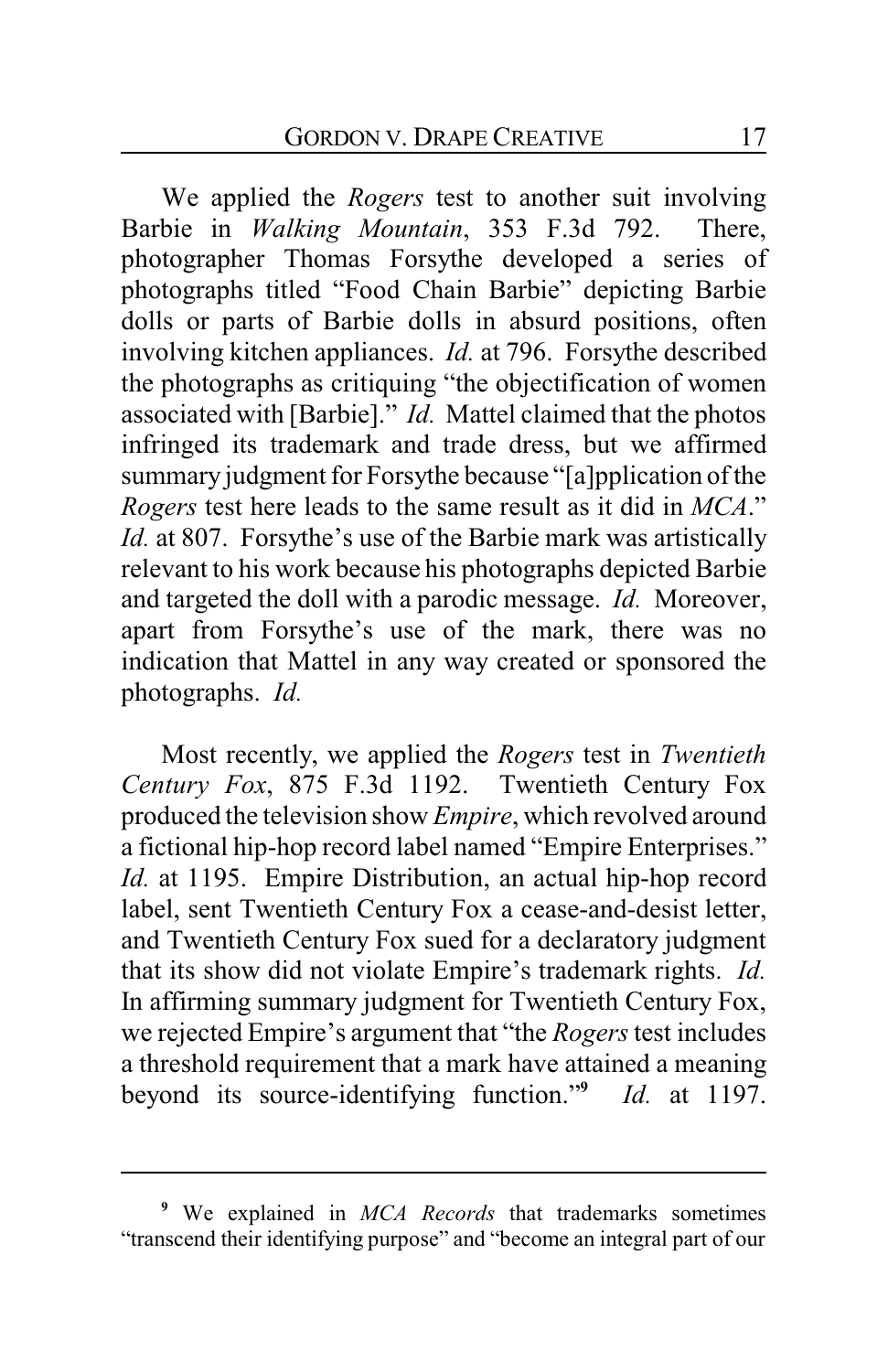Whether a mark conveys a meaning beyond identifying a product's source is not a threshold requirement but only a relevant consideration: "trademarks that transcend their identifying purpose are more likely to be used in artistically relevant ways," but such transcendence is not necessary to trigger First Amendment protection. *Id.* at 1198 (quotation marks and citation omitted).

We concluded that Empire could not satisfy*Rogers*'s first prong because Twentieth Century Fox "used the common English word 'Empire' for artistically relevant reasons," namely, that the show's setting was New York (the Empire State) and its subject matter was an entertainment conglomerate (a figurative empire). *Id.* Finally, we resisted Empire's efforts to conflate the likelihood-of-confusion test with *Rogers*'s second prong. To satisfy that prong, it is not enough to show that "the defendant's use of the mark would confuse consumers as to the source, sponsorship or content of the work"; rather, the plaintiff must show that the defendant's use "*explicitly* misl[ed] consumers." *Id.* at 1199. Because Twentieth Century Fox's *Empire* show contained "no overt claims or explicit references to Empire Distribution," we found that Empire could not satisfy *Rogers*'s second prong. *Id.* Empire's inability to satisfy either of *Rogers*'s two prongs meant that it could not prevail on its infringement claim.

## $\mathcal{C}$

We first extended the *Rogers* test beyond a title in *E.S.S. Entertainment 2000, Inc. v. Rock Star Videos, Inc.*, 547 F.3d

vocabulary." 296 F.3d at 900. Examples include "Rolls Royce" as proof of quality or "Band-Aid" for any quick fix.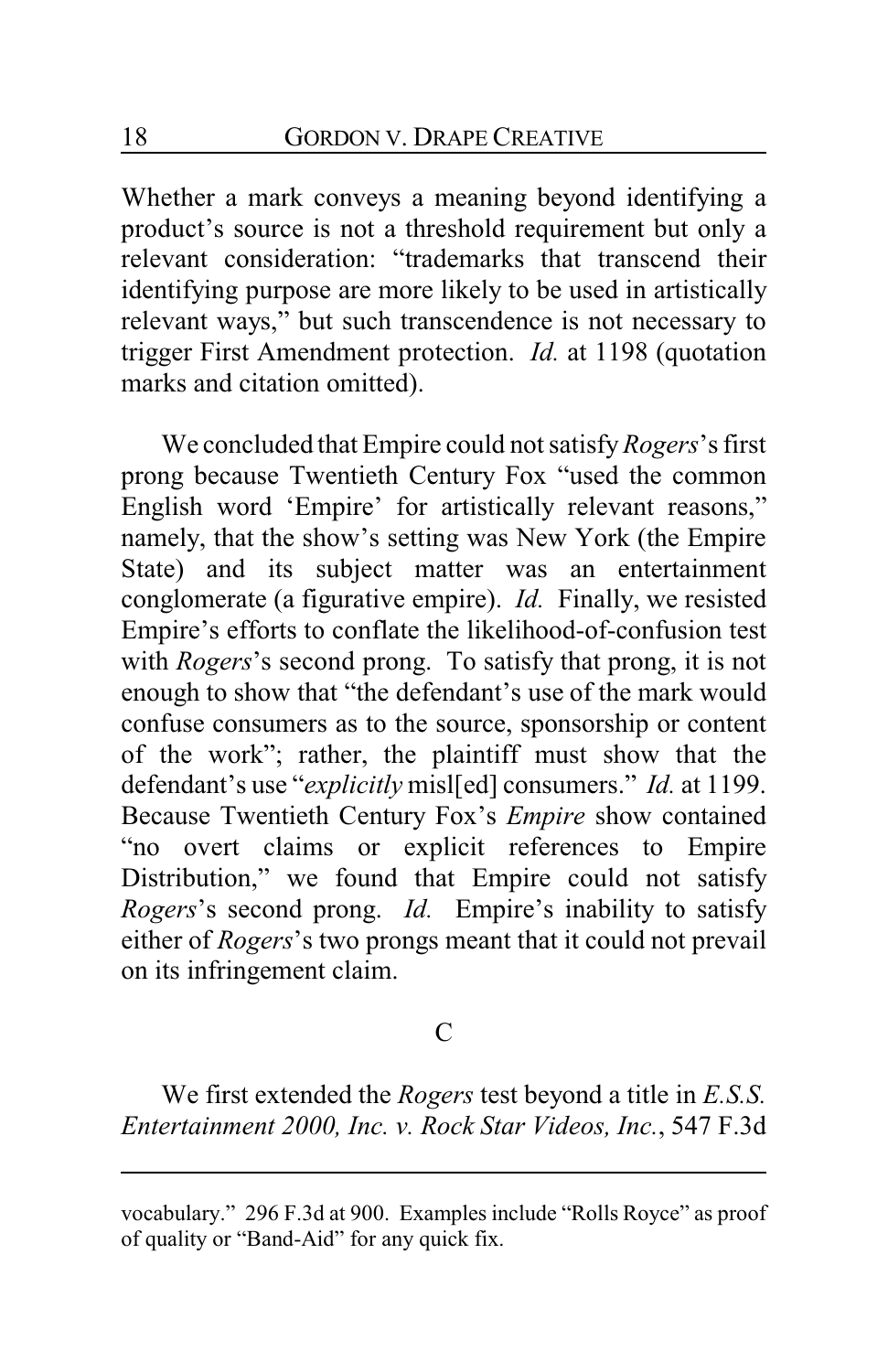1095, 1099 (9th Cir. 2008). In that case, defendant Rockstar Games manufactured and distributed the video game *Grand Theft Auto: San Andreas*, which took place in a fictionalized version of Los Angeles. *Id.* at 1096–97. One of the game's neighborhoods—East Los Santos—"lampooned the seedy underbelly" of East Los Angeles by mimicking its businesses and architecture. *Id.* at 1097. The fictional East Los Santos included a virtual strip club called the "Pig Pen." *Id.* ESS Entertainment 2000, which operates the Play Pen Gentlemen's Club in the real East Los Angeles, claimed that Rockstar's depiction of the Pig Pen infringed its trademark and trade dress. *Id.*

We recognized that the *Rogers* test was developed in a case involving a title, and adopted by our court in a similar case, but we could find "no principled reason why it ought not also apply to the use of a trademark in the body of the work." *Id.* at 1099. With respect to *Rogers*'s first prong, we explained that "[t]he level of relevance merelymust be above zero" and the Pig Pen met this threshold by being relevant to Rockstar's artistic goal of creating "a cartoon-style parody of East Los Angeles." *Id.* at 1100. On the second prong, we concluded that the game did not explicitly mislead as to the source of the mark and would not "confuse its players into thinking that the Play Pen is somehow behind the Pig Pen or that it sponsors Rockstar's product. . . . A reasonable consumer would not think a company that owns one strip club in East Los Angeles . . . also produces a technologically sophisticated video game." *Id.* at 1100-01. Because ESS Entertainment 2000 could not demonstrate either of *Rogers*'s two prongs, we affirmed summary judgment for Rockstar.

Another video-game case dealt with the *Madden NFL* series produced by Electronic Arts, Inc. ("EA"). *Brown v.*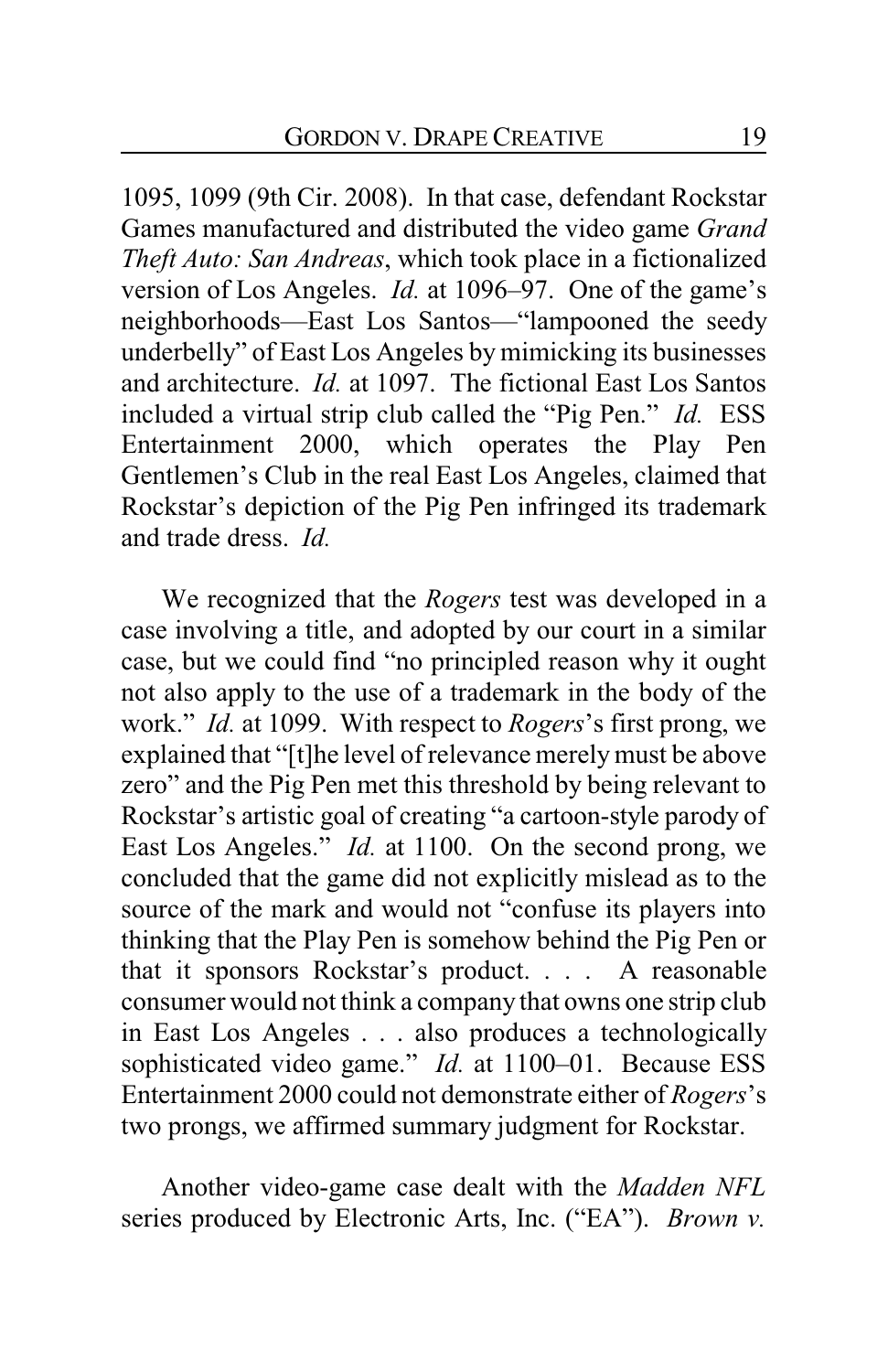*Elec. Arts, Inc.*, 724 F.3d 1235 (9th Cir. 2013). Legendary football player Jim Brown alleged that EA violated § 43(a) of the Lanham Act by using his likeness in its games. *Id.* at 1238–39. The district court granted EA's motion to dismiss, and we affirmed. *Id.* at 1239. We reiterated *E.S.S.*'s holding that the level of artistic relevance under *Rogers*'s first prong need only exceed zero and found it was "obvious that Brown's likeness ha[d] at least some artistic relevance to EA's work." *Id.* at 1243. We also found that Brown had not alleged facts that would satisfy *Rogers*'s second prong: "EA did not produce a game called *Jim Brown Presents Pinball* with no relation to Jim Brown or football beyond the title; it produced a football game featuring likenesses of thousands of current and former NFL players, including Brown." *Id.* at 1244. We asked "whether the use of Brown's likeness would confuse *Madden NFL* players into thinking that Brown is somehow behind the games or that he sponsors EA's product," and held that it would not. *Id.* at 1245–47 (alterations omitted). As in *E.S.S.*, the plaintiff could not satisfy either of *Rogers*'s two prongs, and judgment for the defendant was proper.

#### IV

In each of the cases coming before our court, the evidence was such that no reasonable jury could have found for the plaintiff on either prong of the *Rogers* test, and we therefore concluded that the plaintiff's Lanham Act claim failed as a matter of law. This case, however, demonstrates *Rogers*'s outer limits. Although defendants' greeting cards are expressive works to which *Rogers* applies, there remains a genuine issue of material fact as to *Rogers*'s second prong—i.e., whether defendants' use of Gordon's mark in their greeting cards is explicitly misleading.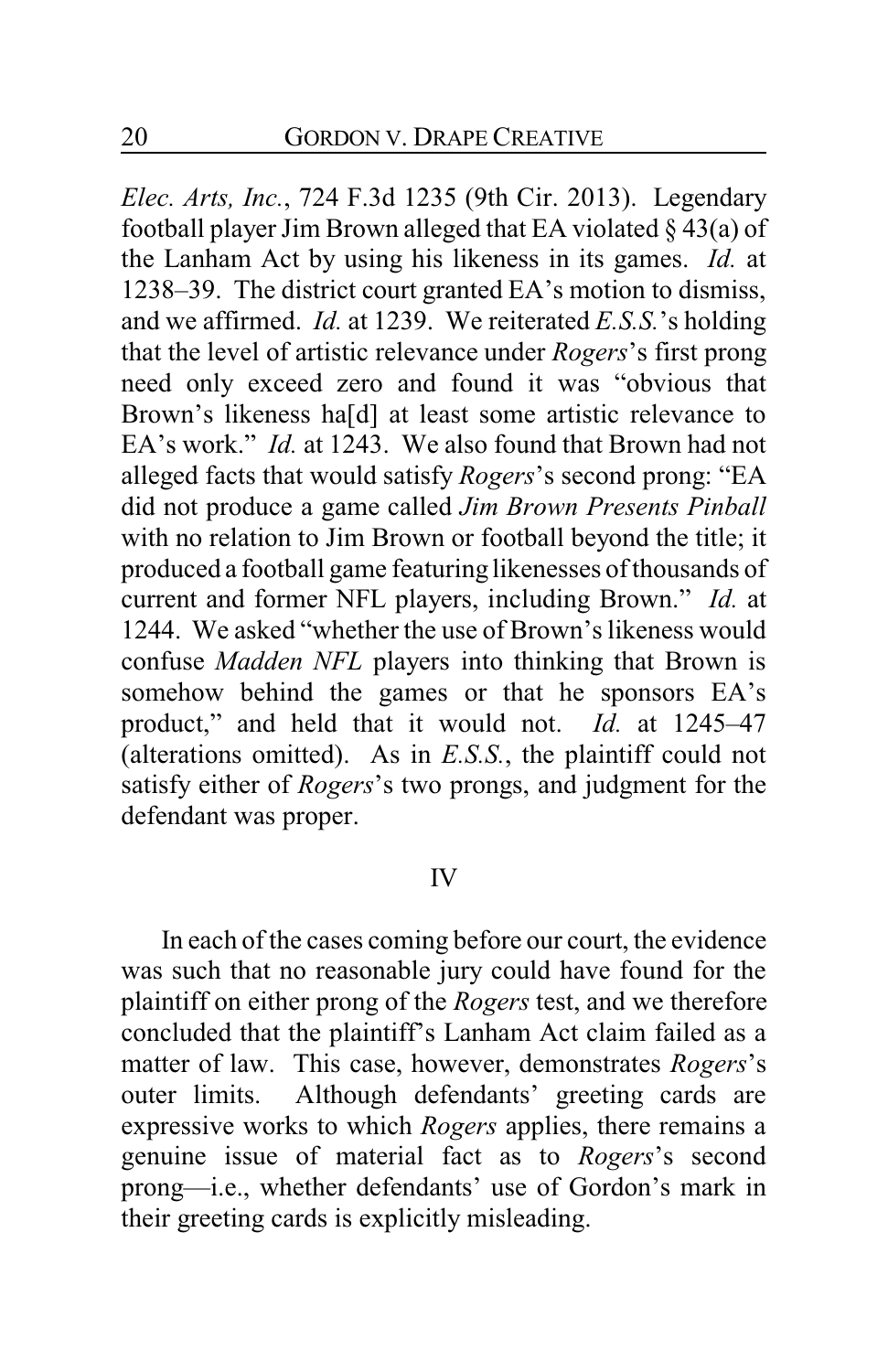#### A

As a threshold matter, we have little difficulty determining that defendants have met their initial burden of demonstrating that their greeting cards are expressive works protected under the First Amendment. As we have previously observed, "[a greeting] card certainly evinces '[a]n intent to convey a particularized message . . . , and in the surrounding circumstances the likelihood was great that the message would be understood by those who viewed it.'" *Hilton v. Hallmark Cards*, 599 F.3d 894, 904 (9th Cir. 2010) (quoting *Spence v. Washington*, 418 U.S. 405, 410–11 (1974) (per curiam)); *see also Roth Greeting Cards v. United Card Co.*, 429 F.2d 1106, 1110 (9th Cir. 1970) (plaintiff's greeting cards, considered as a whole, "represent[ed] a tangible expression of an idea" and hence were copyrightable). Each of defendants' cards relies on graphics and text to convey a humorous message through the juxtaposition of an event of some significance—a birthday, Halloween, an election—with the honey badger's aggressive assertion of apathy. Although the cards may not share the creative artistry of Charles Schulz or Sandra Boynton, the First Amendment protects expressive works "[e]ven if [they are] not the expressive equal of *Anna Karenina* or *Citizen Kane*." *Brown*, 724 F.3d at 1241. Because defendants have met their initial burden, the burden shifts to Gordon to raise a triable issue of fact as to at least one of *Rogers*'s two prongs.

#### B

*Rogers*'s first prong requires proof that defendants' use of Gordon's mark was not "artistically relevant" to defendants' greeting cards. We have said that "the level of artistic relevance of the trademark or other identifying material to the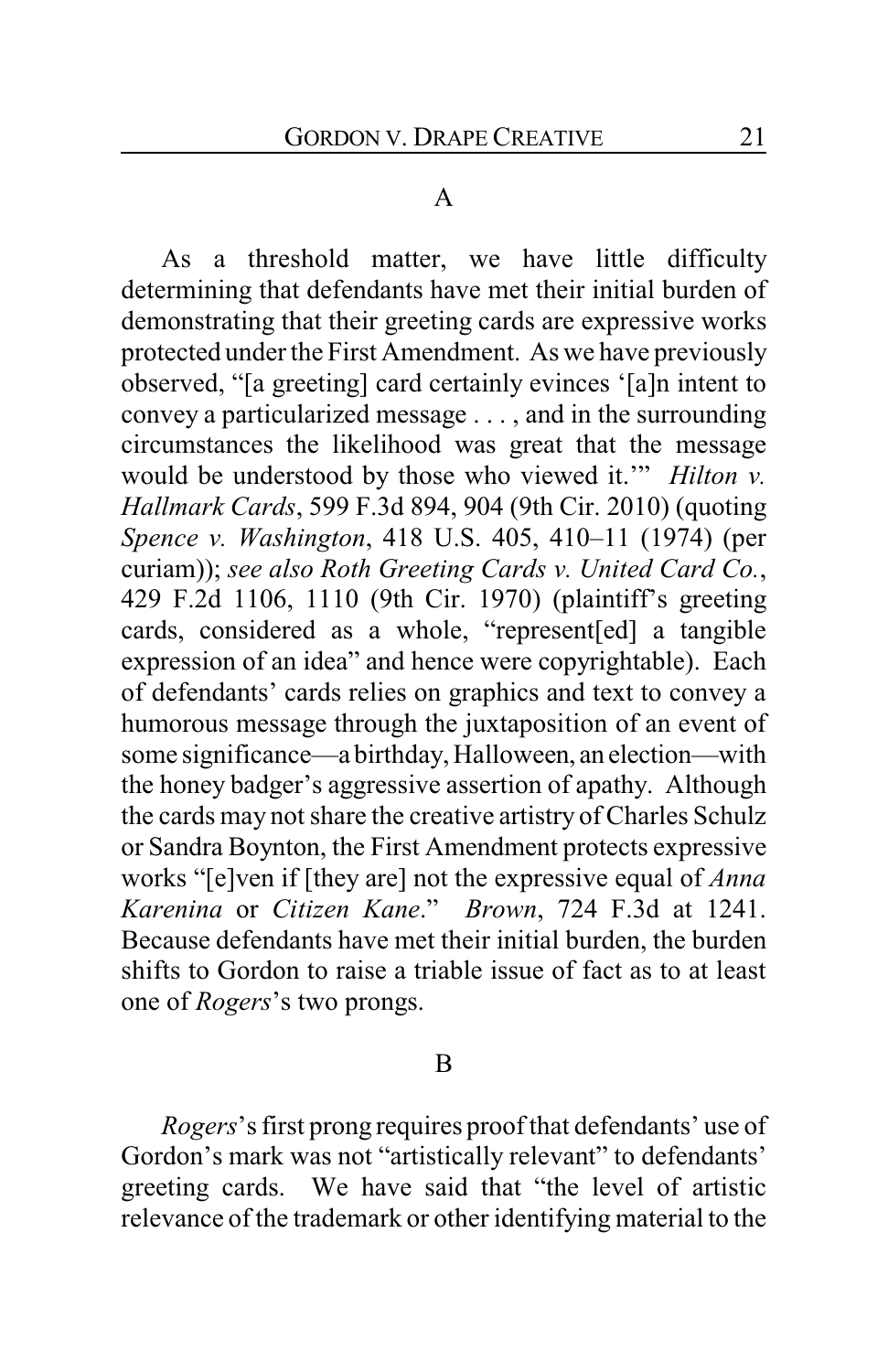work merely must be above zero." *Id.* at 1243 (internal alterations omitted) (quoting *E.S.S.*, 547 F.3d at 1100). Indeed, "even the slightest artistic relevance" will suffice; courts and juries should not have to engage in extensive "artistic analysis." *Id.* at 1243, 1245; *see Bleistein v. Donaldson Lithographing Co.*, 188 U.S. 239, 251 (1903) ("It would be a dangerous undertaking for persons trained only to the law to constitute themselves final judges of the worth of pictorial illustrations, outside of the narrowest and most obvious limits.").

Gordon's mark is certainly relevant to defendants' greeting cards; the phrase is the punchline on which the cards' humor turns. In six of the seven cards, the front cover sets up an expectation that an event will be treated as important, and the inside of the card dispels that expectation with either the HBDC or HBDGS phrase. The last card, the "Critter Card," operates in reverse: the front cover uses variations of the HBDGS phrase to establish an apathetic tone, while the inside conveys that the card's sender actually cares about the recipient's birthday. We thus conclude that Gordon has not raised a triable issue of fact with respect to *Rogers*'s "artistic relevance" prong.

#### $\mathcal{C}$

Even if the use of the mark is artistically relevant to the work, the creator of the work can be liable under the Lanham Act if the creator's use of the mark is "explicitly misleading as to source or content." *Rogers*, 875 F.2d at 999. "This second prong of the *Rogers* test 'points directly at the purpose of trademark law, namely to avoid confusion in the marketplace by allowing a trademark owner to prevent others from duping consumers into buying a product they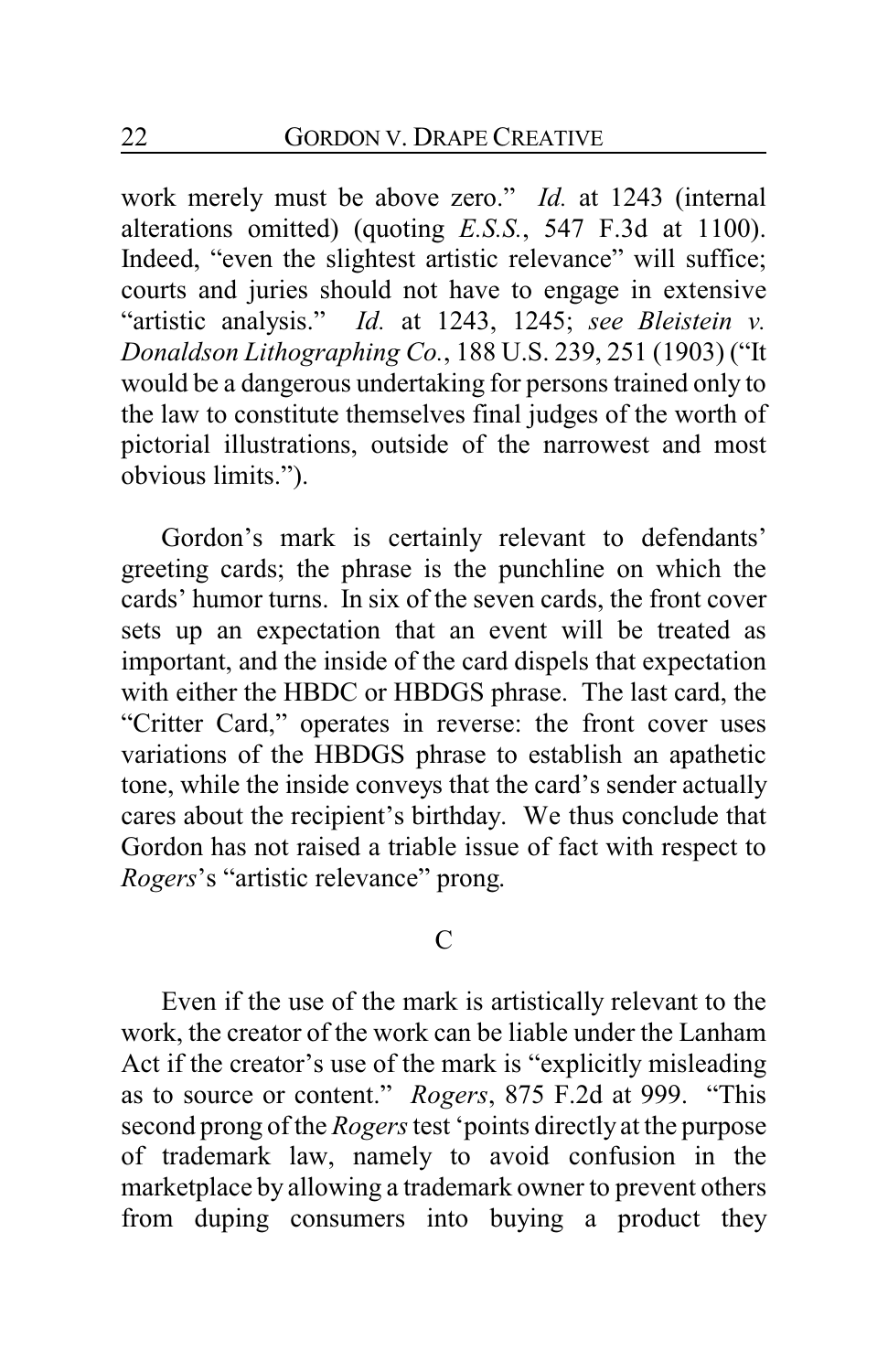mistakenly believe is sponsored [or created] by the trademark owner.'" *Brown*, 724 F.3d at 1245 (quoting *E.S.S.*, 547 F.3d at 1100). The "key here [is] that the creator must *explicitly* mislead consumers," and we accordingly focus on "the nature of the [junior user's] behavior" rather than on "the impact of the use." *Id.* at 1245–46.

In applying this prong, however, we must remain mindful of the purpose of the *Rogers* test, which is to balance "the public interest in avoiding consumer confusion" against "the public interest in free expression." *Rogers*, 875 F.2d at 999. This is not a mechanical test—"all of the relevant facts and circumstances" must be considered. *Id.* at 1000 n.6. We therefore reject the district court's rigid requirement that, to be explicitly misleading, the defendant must make an "affirmative statement of the plaintiff's sponsorship or endorsement." Such a statement may be sufficient to show that the use of a mark is explicitly misleading, but it is not a prerequisite. *See* MCCARTHY § 10:17.10 (noting that *Rogers*'s second prong does not hinge on the junior user "falsely assert[ing] that there is an affiliation"). In some instances, the use of a mark alone may explicitly mislead consumers about a product's source if consumers would ordinarily identify the source by the mark itself. If an artist pastes Disney's trademark at the bottom corner of a painting that depicts Mickey Mouse, the use of Disney's mark, while arguably relevant to the subject of the painting, could explicitly mislead consumers that Disney created or authorized the painting, even if those words do not appear alongside the mark itself.

To be sure, we have repeatedly observed that "the mere use of a trademark alone cannot suffice to make such use explicitly misleading." *E.S.S.*, 547 F.3d at 1100 (citing *MCA*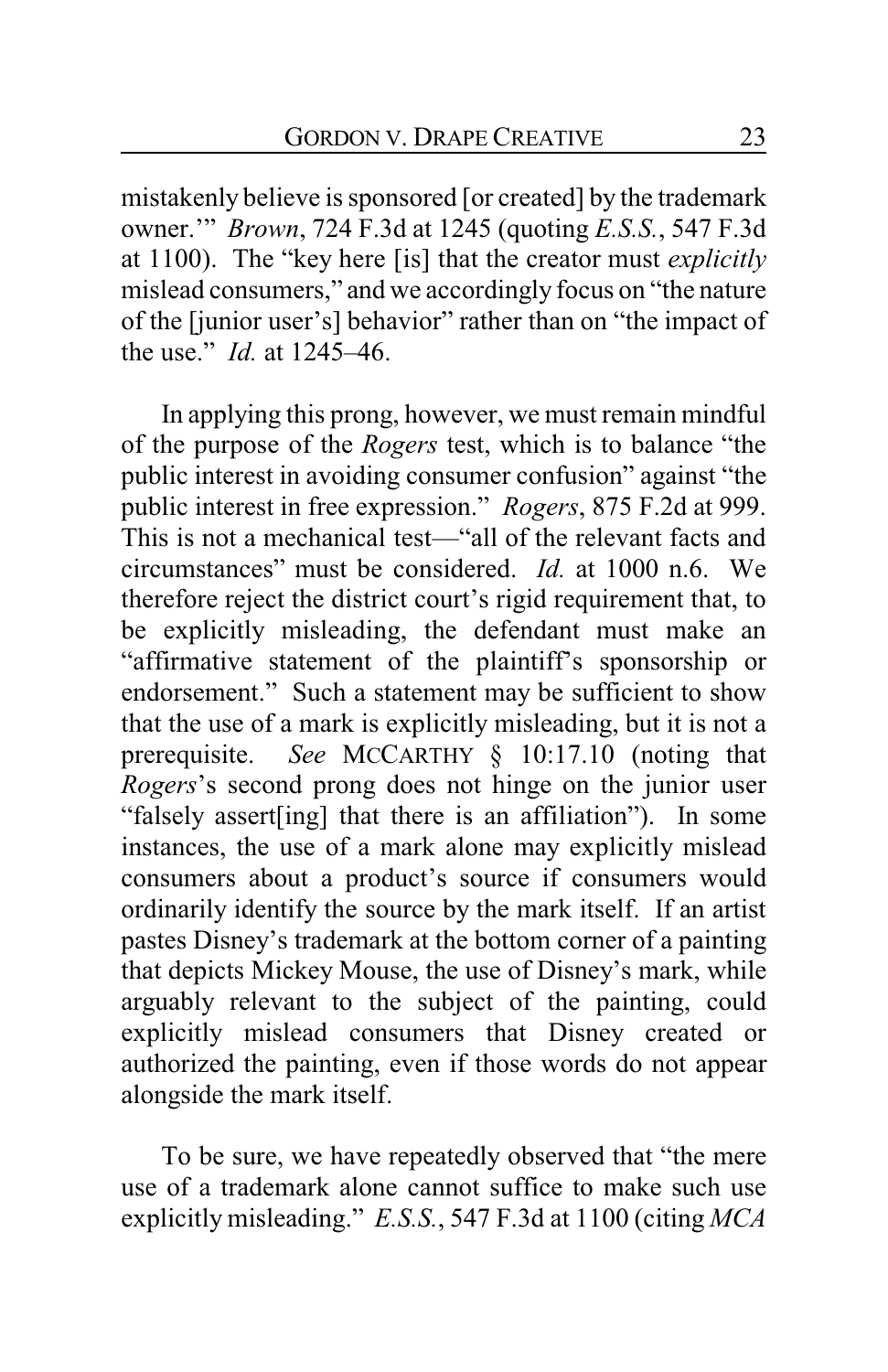*Records*, 296 F.3d at 902). But each time we have made this observation, it was clear that consumers would not view the mark alone as identifying the source of the artistic work. No one would think that a song or a photograph titled "Barbie" was created by Mattel, because consumers "do not expect [titles] to identify" the "origin" of the work. *MCA Records*, 296 F.3d at 902. Nor would anyone "think a company that owns one strip club in East Los Angeles . . . also produces a technologically sophisticated video game." *E.S.S.*, 547 F.3d at 1100–01. But this reasoning does not extend to instances in which consumers *would* expect the use of a mark alone to identify the source.

A more relevant consideration is the degree to which the junior user uses the mark in the same way as the senior user. In the cases in which we have applied the *Rogers* test, the junior user has employed the mark in a different context—often in an entirely different market—than the senior user. In *MCA Records* and *Walking Mountain*, for example, Mattel's Barbie mark was used in a song and a series of photos. In *E.S.S.*, the mark of a strip club was used in a video game. And in *Twentieth Century Fox*, the mark of a record label was used in a television show. In each of these cases, the senior user and junior user used the mark in different ways. This disparate use of the mark was at most "only suggestive" of the product's source and therefore did not outweigh the junior user's First Amendment interests. *Rogers*, 875 F.2d at 1000.

But had the junior user in these cases used the mark in the same way as the senior user—had Twentieth Century Fox titled its new show *Law & Order: Special Hip-Hop*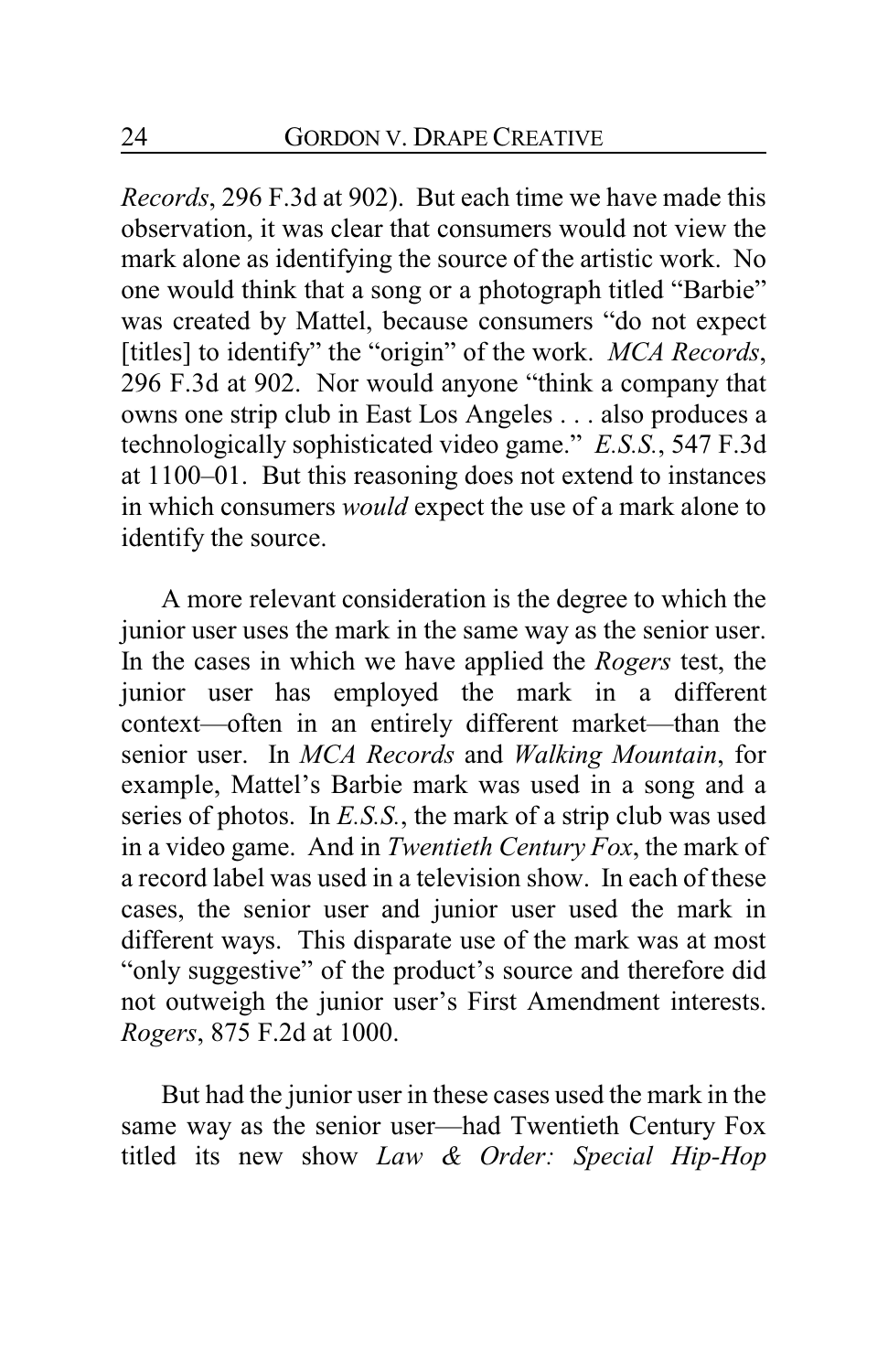*Unit***<sup>10</sup>**—such identical usage could reflect the type of "explicitly misleading description" of source that *Rogers* condemns. 875 F.2d at 999–1000. *Rogers* itself makes this point by noting that "misleading titles that are confusingly similar *to other titles*" can be explicitly misleading, regardless of artistic relevance. *Id.* at 999 n.5 (emphasis added). Indeed, the potential for explicitly misleading usage is especially strong when the senior user and the junior user both use the mark in similar artistic expressions. Were we to reflexively apply*Rogers*'s second prong in this circumstance, an artist who uses a trademark to identify the source of his or her product would be at a significant disadvantage in warding off infringement by another artist, merelybecause the product being created by the other artist is also "art." That would turn trademark law on its head.

A second consideration relevant to the "explicitly misleading" inquiry is the extent to which the junior user has added his or her own expressive content to the work beyond the mark itself. As *Rogers* explains, the concern that consumers will not be "misled as to the source of [a] product" is generally allayed when the mark is used as only one component of a junior user's larger expressive creation, such that the use of the mark at most "implicitly suggest[s]" that the product is associated with the mark's owner. *Id.* at 998–99; *see* MCCARTHY § 31:144.50 ("[T]he deception or confusion must be relatively obvious and express, not subtle and implied."). But using a mark as the centerpiece of an expressive work itself, unadorned with any artistic contribution by the junior user, may reflect nothing more than an effort to "induce the sale of goods or services" by confusion or "lessen[] the distinctiveness and thus the

**<sup>10</sup>** *Cf. Law & Order: Special Victims Unit* (NBC Universal).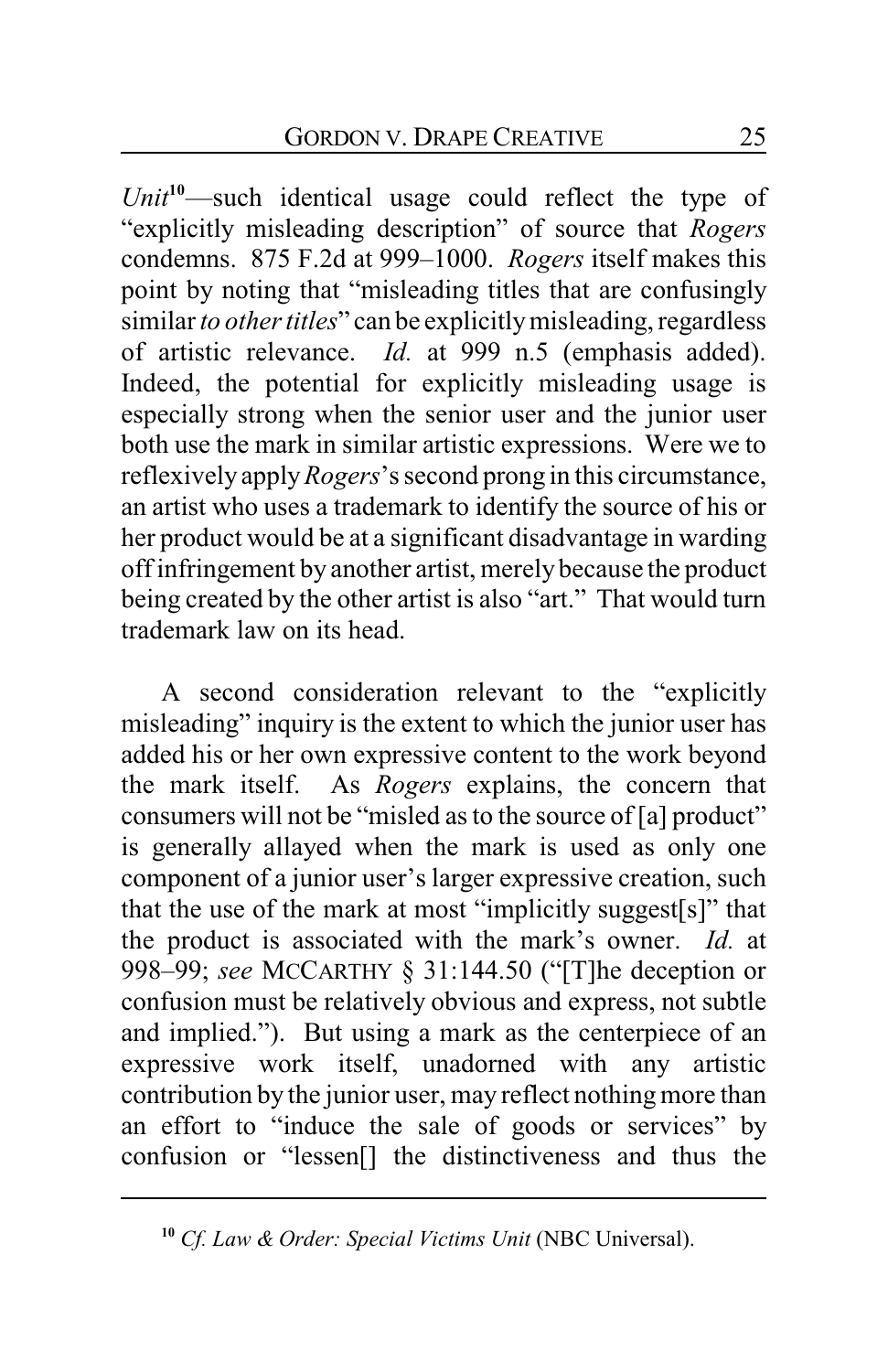commercial value of" a competitor's mark. *S.F. Arts & Athletics, Inc. v. U.S. Olympic Comm.*, 483 U.S. 522, 539 (1987).

Our cases support this approach. In cases involving the use of a mark in the title of an expressive work—such as the title of a movie (*Rogers*), a song (*MCA Records*), a photograph (*Walking Mountain*), or a television show (*Twentieth Century Fox*)—the mark obviously served as only one "element of the [work] and the [junior user's] artistic expressions." *Rogers*, 875 F.2d at 1001. Likewise, in the cases extending *Rogers* to instances in which a mark was incorporated into the body of an expressive work, we made clear that the mark served as only one component of the larger expressive work. In *E.S.S.*, the use of the Pig Pen strip club was "quite incidental to the overall story" of the video game, such that it was not the game's "main selling point." 547 F.3d at 1100–01. And in *Brown*, Jim Brown was one of "thousands of current and former NFL players" appearing in the game, and nothing on the face of the game explicitly engendered consumer misunderstanding. 724 F.3d at 1244–46. Indeed, EA altered Brown's likeness in certain versions of the game, an artistic spin that "made consumers *less* likely to believe that Brown was involved." *Id.* at 1246–47.

In this case, we cannot decide as a matter of law that defendants' use of Gordon's mark was not explicitly misleading. There is at least a triable issue of fact as to whether defendants simply used Gordon's mark with minimal artistic expression of their own, and used it in the same way that Gordon was using it—to identify the source of humorous greeting cards in which the bottom line is "Honey Badger don't care." Gordon has introduced evidence that he sold